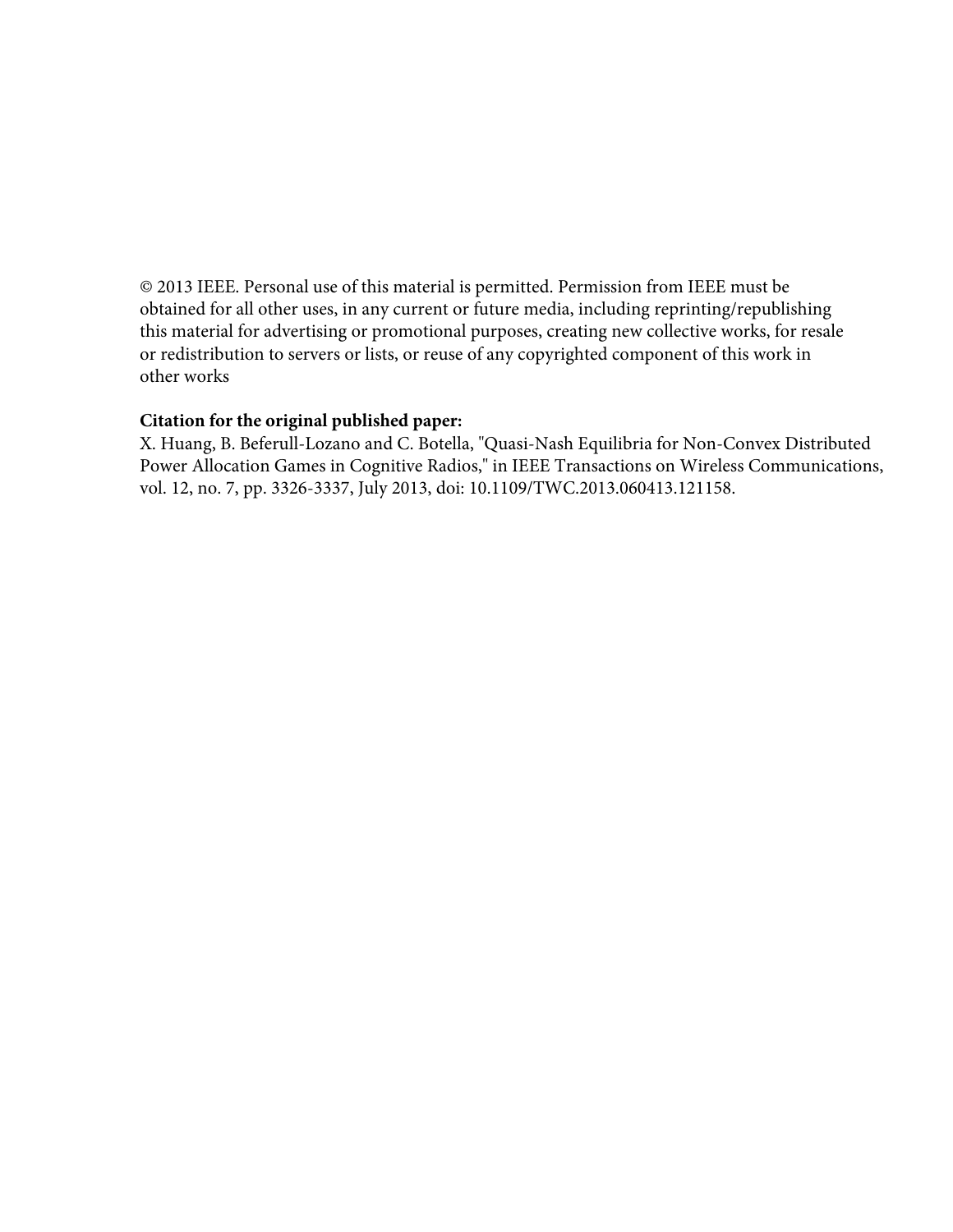# Quasi-Nash Equilibria for Non-convex Distributed Power Allocation Games in Cognitive Radios

Xiaoge Huang, *Student Member, IEEE,* Baltasar Beferull-Lozano, *Senior Member, IEEE,* Carmen Botella, *Member, IEEE*

*Abstract***—In this paper, we consider a sensing-based spectrum sharing scenario in cognitive radio networks where the overall objective is to maximize the sum-rate of each cognitive radio user by optimizing jointly both the detection operation based on sensing and the power allocation, taking into account the influence of the sensing accuracy and the interference limitation to the primary users. The resulting optimization problem for each cognitive user is non-convex, thus leading to a non-convex game, which presents a new challenge when analyzing the equilibria of this game where each cognitive user represents a player. In order to deal with the non-convexity of the game, we use a new relaxed equilibria concept, namely, quasi-Nash equilibrium (QNE). A QNE is a solution of a variational inequality obtained under the first-order optimality conditions of the player's problems, while retaining the convex constraints in the variational inequality problem. In this work, we state the sufficient conditions for the existence of the QNE for the proposed game. Specifically, under the so-called linear independent constraint qualification, we prove that the achieved QNE coincides with the NE. Moreover, a distributed primal-dual interior point optimization algorithm that converges to a QNE of the proposed game is provided in the paper, which is shown from the simulations to yield a considerable performance improvement with respect to an alternating direction optimization algorithm and a deterministic game.**

*Index Terms***—Cognitive radio, quasi-Nash equilibrium, nonconvex game, variational inequality theory.**

#### I. INTRODUCTION

The concept of cognitive radio (CR) has been proposed as<br>
a promising technology to improve spectrum utilization a promising technology to improve spectrum utilization efficiency while limiting the performance degradation caused to primary users (PUs). The fundamental principle of a CR network (CRN) is to enhance the efficiency and flexibility in spectrum usage by allowing CR users to access the resources owned by PUs in an opportunistic manner [2]. There are currently three main approaches for cognitive communications regarding the way secondary users access the licensed spectrum: (i) opportunistic spectrum access (OSA) [3], where the CR user decides to access the channel only if the PU transmission is detected to be idle; (ii) spectrum sharing [4], where the CR user coexists with the PU and applies an interference constraint without sensing information to ensure the quality of service of the PU network; (iii) sensing-based spectrum sharing (SSS) [5], where the CR user senses the status of the channel and adapts its transmit power based on the decision made by spectrum sensing. In this paper, we consider the SSS scheme, where the CR transmitter deals with a performance tradeoff between maximizing its sum-rate and minimizing the performance degradation caused to the PU.

### *A. Related Work*

The problem of maximizing the rate of the CR user under perfect sensing information (e.g. the probability of miss detection and false alarm are zero) has been widely studied in the literature [6]–[8]. However, in practice, the reliability of the PU detection at the CR transmitter is limited by several factors, such as the attenuation due to path-loss, as well as shadowing and fading. As a consequence, a certain degree of performance degradation of the PU is usually unavoidable. In this case, the influence of the sensing accuracy on the rate of the CR user should be taken into account in order to perform an appropriate power allocation. Some previous works have focused on the combination of the sensing information with the rate of a simplified CRN with one CR user and one PU [9]–[12]. The authors of [9] consider the sensing-rate tradeoff for the OSA scheme assuming a single channel. The problem of designing the optimal sensing time and power allocation strategy that maximizes the average rate for the OSA and SSS schemes are studied in [10] and [11], respectively. The work in [11] is extended in [12], where the problem of finding the optimal sensing time and power allocation is studied based on the outage capacity constraint and the truncated channel inversion constraint, namely, a sensing-enhanced spectrum sharing CR system. All the aforementioned schemes are applicable only for a single CRN.

In a distributed multiuser scenario, CR users can self-enforce the negotiated agreements on the usage of the available spectrum. Every CR user aims at the transmission strategy that maximizes its own utility function, usually the average rate. This inherently competitive nature of the distributed multiuser scenario leads to a non-cooperative game (NCG) [13], where the solution of the game is the well-known concept of Nash equilibrium (NE). The NCG theoretical model for power allocation in the SISO and MIMO interference channels has been widely studied in [14]–[18], while the equilibrium model based on pricing has been discussed in [19] and [20]. However, the power allocation schemes proposed in the mentioned papers are not applicable to CR systems, since they do not provide

This work was supported by the Spanish MEC Grants TEC2010-19545- C04-04 "COSIMA", TEC2010-19545-C04-01; CONSOLIDER-INGENIO 2010 CSD 2008-00010 COMONSENS and by a Telefonica Chair. Part of this material was presented at the IEEE International Conf. on Commun. (ICC) 2012 [1]. The authors are with the Group of Information and Communication Systems (GSIC), Institute of Robotics and Information & Communication Technologies (IRTIC), University of Valencia, 46980, Valencia, Spain (e-mail: Huang.Xiaoge@uv.es, Baltasar.Beferull@uv.es, Carmen.Botella@uv.es).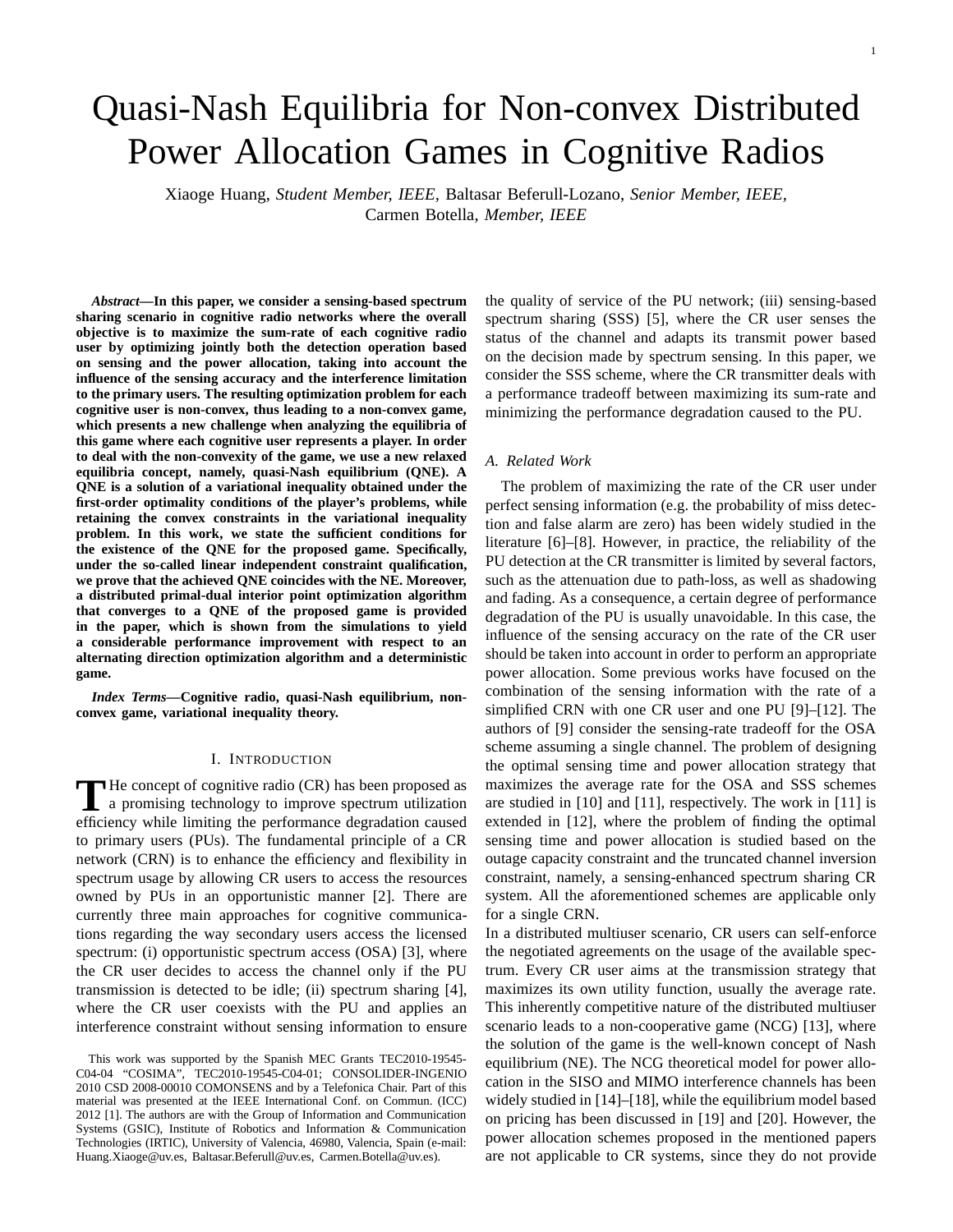any mechanism to limit the performance degradation caused to PUs. Recently, NCG theory has been successfully applied to the power allocation problem in CRNs [21]–[25]. The finitedimensional variational inequality (VI) method [26] has been used in [21]–[24] to analyze the existence and uniqueness of the solution for the NCG in the CRN. Those works are extended in [25] for a more practical scenario with imperfect channel state information. However, in [21]–[25], no sensing is performed by CR users. The sensing information is considered in [27]–[29] for an OSA scenario, and the analysis of the equilibria of this game is based on a new concept called quasi-Nash equilibrium (QNE) [30]. QNE is a solution of a VI problem obtained under the first-order optimality conditions of each player's optimization problem, while retaining the convex constraints in the defining set of the VI problem. The prefix *quasi* is intended to signify that a NE must be a QNE under certain constraint qualifications (CQs) [30].

# *B. Contributions*

In this paper, the resource allocation problem among CR users for the SSS scheme is analyzed as a strategic NCG, where each CR user is selfish and strives to use the available spectrum in order to maximize its own sum-rate by considering the effect of imperfect sensing information. The resulting game is non-convex due to non-convexity in both players' objective functions and constraints. Therefore, traditional mathematical tools are not applicable to show the existence of an equilibrium for this game. We analyze the non-convex non-cooperative power allocation game (NNPG) based on the new relaxed mathematical equilibria concept introduced in [30], the QNE. The main contributions of the paper are the following:

- We propose a NNPG, where each CR user aims at maximizing its own sum-rate by jointly optimizing the sensing information as well as the transmit power over all channels, which differs from the disjoint case, called deterministic game, as shown in [21]–[25].
- Deviating from the constraints considered in [9]–[12], [21]–[25], [27]–[29] (such as an interference temperature and outage probability constraints), a rate-loss constraint is introduced in order to effectively protect the PU from harmful interference caused due to the imperfect sensing information. The optimization problem is analyzed in two different limited regimes, namely, power budget limited regime and rate-loss limited regime. The performance of the CR users in these regimes are evaluated extensively through simulation.
- In addition, a distributed cooperative sensing scheme based on a consensus algorithm is considered in the proposed game for a SSS scenario. Compared with the OSA scenario discussed in [27]–[29], in the scenario, the CR users can coexist with PUs, and adjust the transmit power on each channel based on the sensing result (see Section II for details).
- The fourth major contribution of this paper is to prove that the proposed NNPG can achieve a QNE under certain conditions, by making use of the VI theory. Meanwhile, we show that, under the so-called linear independent



Fig. 1. System model:  $N$  PUs and  $M$  CR Tx-Rx pairs. PU  $k$  uses channel  $k, k = 1, ..., N.$ 

constraint qualification, the achieved QNE coincides with the NE. Finally, an iterative primal-dual interior point (PDIP) algorithm that converges to a QNE of the proposed game is provided here. The PDIP algorithm can run at each node in parallel, since it requires only the local information of each CR user (e.g. its own transmit power and the channel gain), and hence, it can be regarded as a distributed solution. Simulation results show that the PDIP algorithm yields a considerable performance improvement, in terms of the sum-rate of each CR user, with respect to previous state-of-the-art methods, such as alternating direction optimization algorithm [1] and the deterministic game proposed in [25].

The rest of the paper is organized as follows. Section II presents the system model. The analysis of the NNPG with imperfect sensing information is presented in Section III. The concept and the existence of a QNE is discussed in Section IV. Section V provides a detailed analysis of the primal-dual interior point optimization algorithm. Extensive performance evaluation results are presented in Section VI. Section VII states the conclusions.

Notation: Vectors and matrices are boldface,  $[x_k]_{k=1}^N$  =  $[x_1, x_2, ..., x_N], \nabla_{\mathbf{x}} f(\mathbf{x})$  denotes the gradient of function  $f(\mathbf{x})$ at point x,  $J_{f(x)}$  denotes the Jacobian matrix of the vector function  $f(\mathbf{x})$ , Diag denotes the diagonal matrix,  $\perp$  denotes "perpendicularity",  $||\mathbf{x}||$  and  $||\mathbf{x}||_{\infty}$  denote the Euclidean norm and the maximum norm of vector x, respectively.  $\mathbb{R}^n_+$  denotes the nonnegative *n*-dimensional space. P denotes power,  $P$ denotes probability. Tx and Rx denote transmitter and receiver, respectively. The variables  $h_{k,cr}^{ii}$ ,  $h_{k,cr}^{ji}$ ,  $h_{k,cp}^{i}$  and  $h_{k,pc}^{i}$  denote the instantaneous channel gains in channel  $k$  between CR-Tx i and CR-Rx i, CR-Tx j and CR-Rx i, CR-Tx i and PU, PU and CR-Rx  $i$ , respectively. We use CR  $i$  to indicate the *i*th CR pair.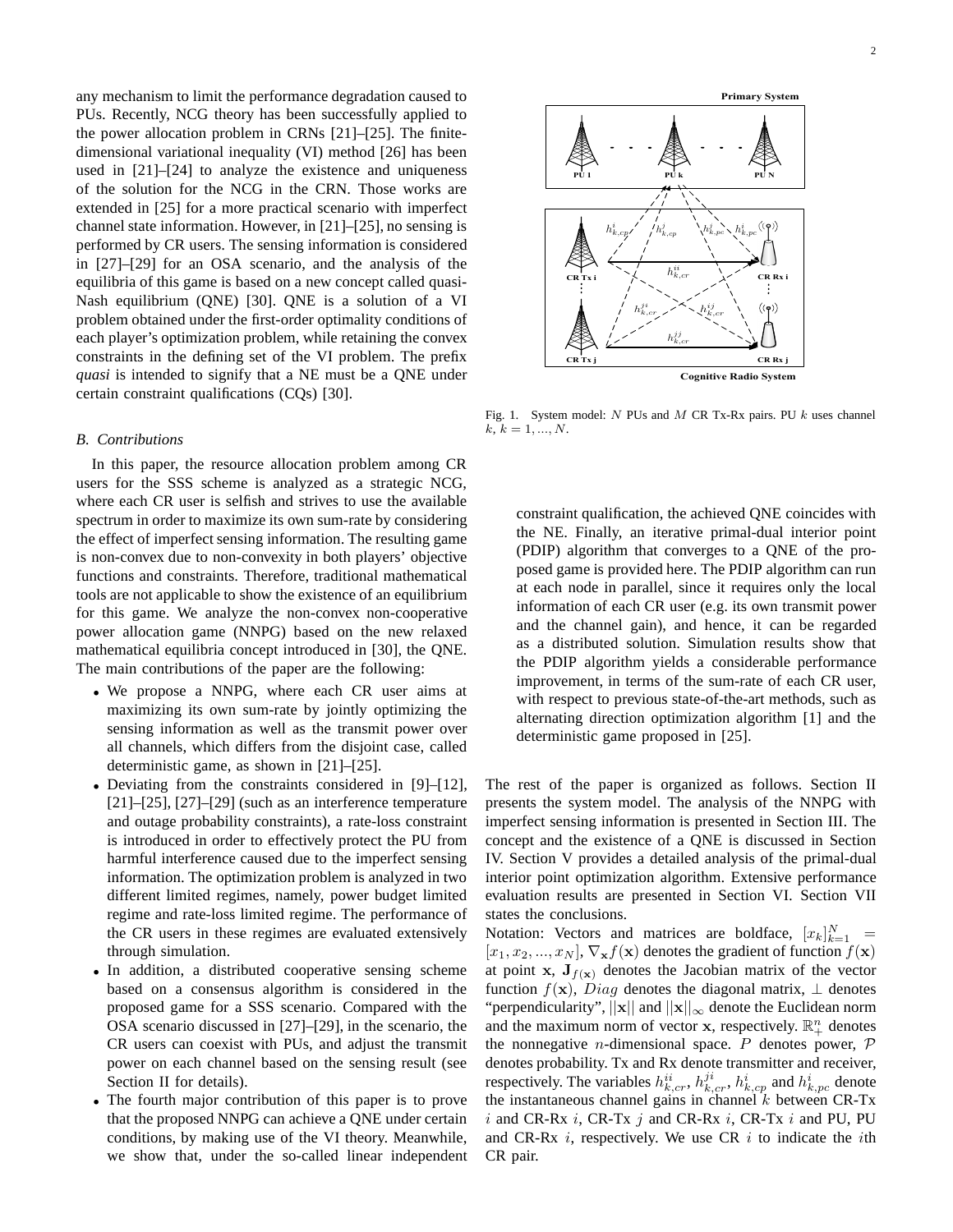#### II. SYSTEM MODEL

Consider an OFDM-based communication system with N PUs, each one using a different channel (PU k uses channel  $k, k = 1, ..., N$ , and M CR Tx-Rx pairs which are close to each other. CR users are allowed to access the  $N$  channels simultaneously, thus the interference in a given channel is due to the interaction of the CR users (see Fig. 1). Before accessing the channel, each CR-Tx must first perform spectrum sensing to determine the status of each channel. In this paper, we assume that simultaneous spectrum sensing of all the  $N$  channels is performed by each CR-Tx using an energy detection scheme. The detection problem on each channel is modeled as a hypothesis test, where hypothesis  $H_{0,k}$  represents the absence of a PU in channel  $k$ , and the alternative hypothesis  $H_{1,k}$  represents the presence of a PU in channel k. Specifically, for channel k, at the discrete sample l, the received signal  $y_k^i$ at the CR-Rx  $i, i = 1, 2, ..., M$ , is given by [31]:

$$
H_{0,k}: y_k^i(l) = n_k(l)
$$
 (1)

$$
H_{1,k}: \quad y_k^i(l) = S_k^i(l) + n_k(l) \tag{2}
$$

where  $n_k(l)$  denotes additive background noise on the k-th channel, which is assumed to be independent and identically distributed additive complex Gaussian with zero mean and variance  $(\sigma_{k,n}^i)^2$ , and  $S_k^i(l)$  stands for the PU transmit signal in channel k. Let  $P_{k,pc}^i = |S_k|^2 |h_{k,pc}^i|^2$  denote the received power by CR-Rx *i* from the PU in channel k, and  $L_s = tf_s$ denote the number of samples, where  $t$  is the sensing time and  $f_s$  represents the sampling frequency. Under an energy detection scheme, for each channel  $k$ , the decision is based on the sum of the received energy over an interval of its samples, that is,  $Y_k = \sum_{l=1}^{L_s} |y_k^i(l)|^2$ . Note that the longer the sensing time  $t$ , the better the energy estimation accuracy. However, for a fixed frame length, with a longer sensing time t, the transmission time has to be reduced. In order to improve the sensing accuracy without increasing sensing time  $t$ , a distributed cooperative scheme is adopted here. We assume that the nearby CR-Rxs have the possibility to exchange their local measurements, thus the cooperative sensing can be implemented by the distributed consensus algorithm from [32], which requires only the interaction among nearby CR-Rxs. Let us denote by  $M$  the number of cooperative CR-Rxs. State update occurs at discrete time for each CR-Rx locally, and the final average consensus result  $y_{k,c}^i(l) = \frac{1}{M} \sum_{i=1}^M y_k^i(l)$ is asymptotically reached for all nodes [32]. The final sensing decision at each CR-Tx is made by comparing the consensus result with a primary detection threshold  $\tau_k^i$  as follows [33]:

$$
Y_{k,c} = \sum_{l=1}^{L_s} |y_{k,c}^i(l)|^2 \geq H_{0,k}^{H_{1,k}} \tau_k^i, \quad k = 1, 2, \dots, N. \tag{3}
$$

According to the Central Limit Theorem, for large  $L_s$ ,  $y_{k,c}^i(l)$  are approximately normally distributed:  $Y_{k,c} \sim$  $\mathcal{N}(\mu^i_{k,0}, (\sigma^i_{k,0})^2)$  for  $H_{0,k}$ , and  $Y_{k,c} \sim \mathcal{N}(\mu^i_{k,1}, (\sigma^i_{k,1})^2)$  for  $H_{1,k}$ , where:

$$
\mathcal{N}(\mu_{k,0}^i, (\sigma_{k,0}^i)^2) \begin{cases} \mu_{k,0}^i = \frac{L_s}{M} \sum_{i=1}^M (\sigma_{k,n}^i)^2\\ (\sigma_{k,0}^i)^2 = \frac{L_s}{M^2} \sum_{i=1}^M (\sigma_{k,n}^i)^4 \end{cases}
$$
(4)

TABLE I FOUR INSTANTANEOUS RATES AT  $\mathbf{CR}\text{-}\mathbf{R}\mathbf{X}\mathbf{\textit{i}}$ 

| Actual status | Detection result | Actual rate at CR-Rx i                                                                                |
|---------------|------------------|-------------------------------------------------------------------------------------------------------|
| $H_{0,k}$     | $H_{0,k}$        | $P_{k,0}^i h_{k,cr}^{ii} $<br>$r_{k,00}^i = \log_2$                                                   |
| $H_{0,k}$     | $H_{1,k}$        | $P_{k,1}^i h_{k,cr}^{ii} $<br>$r_{k,01}^i = \log_2  $                                                 |
| $H_{1,k}$     | $H_{0,k}$        | $P_{k,0}^i h_{k,cr}^{ii} $<br>$r_{k,10}^i = \log_2  $<br>$+ \frac{I_{k,0}^i + P_{k,pc}^i}{I_{k,0}^i}$ |
| $H_{1,k}$     | $H_{1,k}$        | $P_{k,1}^i h_{k,cr}^{\ldots} $<br>$r_{k,11}^i = \log_2 ($                                             |

$$
\mathcal{N}(\mu_{k,1}^i, (\sigma_{k,1}^i)^2) \left\{ \begin{array}{l} \mu_{k,1}^i = \frac{L_s}{M} \sum_{i=1}^M ((\sigma_{k,n}^i)^2 + P_{k,pc}^i) \\ (\sigma_{k,1}^i)^2 = \frac{L_s}{M^2} \sum_{i=1}^M ((\sigma_{k,n}^i)^2 + P_{k,pc}^i)^2 \end{array} \right\}
$$
(5)

The probabilities of detection  $\mathcal{P}_{k,d}^i$  and false alarm  $\mathcal{P}_{k,fa}^i$  for the k-th channel for CR-Tx i,  $i = 1, 2, ..., M$ , are given by:

$$
\mathcal{P}_{k,fa}^i(\tau_k^i, t) = \mathcal{Q}\left(\frac{\tau_k^i - \mu_{k,0}^i}{\sigma_{k,0}^i}\right) \tag{6}
$$

$$
\mathcal{P}_{k,d}^i(\tau_k^i, t) = \mathcal{Q}\left(\frac{\tau_k^i - \mu_{k,1}^i}{\sigma_{k,1}^i}\right) \tag{7}
$$

In this paper, we consider a SSS scheme, where CR-Txs transmit simultaneously on the  $N$  channels and adapt their transmit power on each channel based on the sensing information. If channel k is detected to be idle  $(H_{0,k})$ , CR-Tx i transmits using power  $P_{k,0}^i$ , whereas if channel k is sensed to be active  $(H_{1,k})$ , then each CR-Tx *i* transmits using a relatively lower power  $P_{k,1}^i$ , in order to reduce the interference caused to the PU. This scheme can be seen as a hybrid approach between protecting the PU and improving the spectrum utilization.

# III. JOINT OPTIMIZATION OF DETECTION AND POWER ALLOCATION

Spectral efficiency is the main overall goal of the CR users, thus the objective function chosen by each user to be maximized is the sum-rate over all the channels. In this section, we analyze the problem of optimizing the power allocation for the CR users in order to maximize the sum-rate, taking into account the detection result. Considering the fact that the spectrum sensing information is not always reliable, which implies having probabilities of detection  $\mathcal{P}_{k,d}^i < 1$  and probabilities of false alarm  $\mathcal{P}^i_{k,fa} > 0$ , we have four different instantaneous rates at CR-Rx  $i$  in channel  $k$ , as shown in Table I. In this table, the first subindex number of  $r_k^i$  (the third column of Table I) describes the actual status of the PU ("0" for idle and "1" for active), and the second subindex number indicates the sensing result obtained by energy detection.  $I_{k,0}^i$ and  $I_{k,1}^i$ , presenting the noise and the interference observed by CR-Rx  $i$  from other CR-Txs in channel  $k$ , under sensing results  $H_{0,k}$  and  $H_{1,k}$  are given by:

$$
I_{k,0}^i = (\sigma_{k,n}^i)^2 + \sum_{j=1, j \neq i}^{M} P_{k,0}^i |h_{k,cr}^{ji}|^2
$$
 (8)

$$
I_{k,1}^i = (\sigma_{k,n}^i)^2 + \sum_{j=1, j \neq i}^M P_{k,1}^i |h_{k,cr}^{ji}|^2
$$
 (9)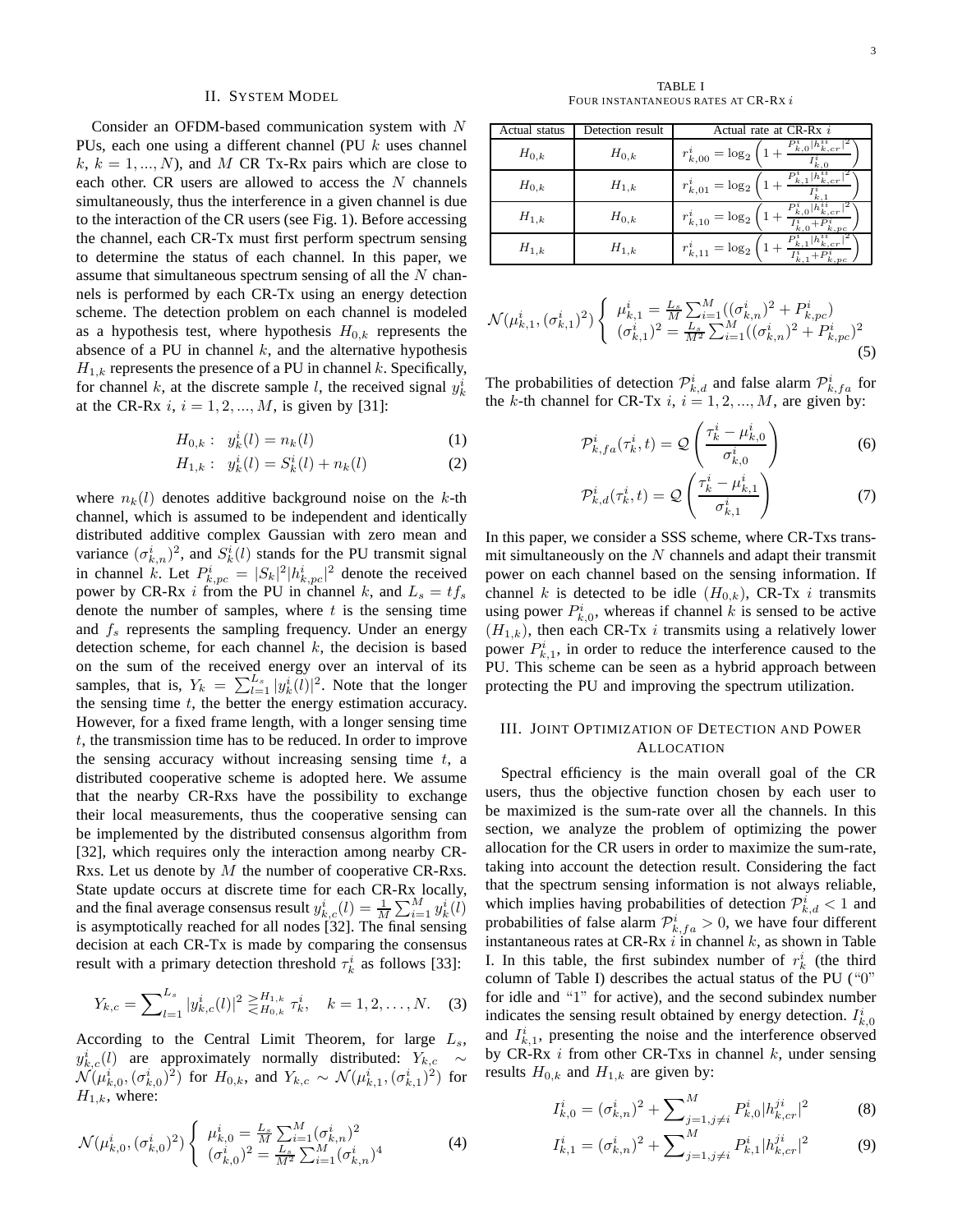Let  $\mathcal{P}(H_{0,k})$  denote the prior probability that the k-th channel is idle, and  $\mathcal{P}(H_{1,k})$  denote the prior probability that the k-th channel is active. The total achievable average rate at CR-Rx *i* based on a given sensing time *t*, denoted as  $f^{i}(\mathbf{P}_1^i, \mathbf{P}_0^i, \tau^i)$ ,  ${\bf P}^i_1 = [P^i_{k,1}]_{k=1}^N$ ,  ${\bf P}^i_0 = [P^i_{k,0}]_{k=1}^N$ ,  $\tau^i = [\tau^i_k]_{k=1}^N$ , can be formulated as follows:

$$
\sum_{k=1}^{N} \left( \mathcal{P}(H_{0,k}) \bigg( (1 - \mathcal{P}_{k,fa}^i(\tau_k^i)) r_{k,00}^i + \mathcal{P}_{k,fa}^i(\tau_k^i) r_{k,01}^i \bigg) + \mathcal{P}(H_{1,k}) \bigg( (1 - \mathcal{P}_{k,d}^i(\tau_k^i)) r_{k,10}^i + \mathcal{P}_{k,d}^i(\tau_k^i) r_{k,11}^i \bigg) \right) \tag{10}
$$

The most important constraint of a CRN involves protecting the PU from harmful performance degradation. This constraint can be imposed on an individual or global level. The individual constraint requires the transmit power of each CR user in channel  $k$  to be always less than a given threshold. Instead of specifying individual constraints on the transmit power of each CR user per channel, the global constraint adapts the transmit power of each CR-Tx depending on the actions from other CR users that share the same channel, so that the accumulated interference from all the CR users at a PU does not exceed a given threshold. Though the global constraint may result in higher network rate (with price mechanism), it requires a large information exchange and coordination among CR users, as shown in [28], [29]. In this paper, we assume that the CR users are not willing to exchange information. Therefore, we use an individual constraint, namely, rate-loss constraint, to design the power allocation, ensuring that the performance degradation experienced by each PU is bounded. This individual constraint leads to a distributed scenario (see Sec.V). Note that only local information exchange among nearby CR-Rxs is needed in the cooperative sensing stage. On the one hand, the maximum achievable average rate of the PU in channel  $k$  without the interference from  $CR-Tx$  *i* is denoted as:

$$
R_{k,\max}^i = \mathcal{P}(H_{1,k}) \log_2 \left( 1 + \frac{|S_k|^2}{(\sigma_{k,n}^i)^2} \right) \tag{11}
$$

On the other hand, the maximum achievable average rate of the PU in channel  $k$  with the interference from CR-Tx  $i$  is denoted as:

$$
R_k^i = \mathcal{P}(H_{1,k}) \mathcal{P}_{k,d}^i \log_2 \left( 1 + \frac{|S_k|^2}{I_{k,1}^{i,p}} \right) + \mathcal{P}(H_{1,k}) (1 - \mathcal{P}_{k,d}^i) \log_2 \left( 1 + \frac{|S_k|^2}{I_{k,0}^{i,p}} \right) \tag{12}
$$

where  $I_{k,0}^{i,p}$  and  $I_{k,0}^{i,p}$  are the noise and the interference from CR-Tx i to the PU in channel k under sensing results  $H_{0,k}$ and  $H_{1,k}$ , respectively:

$$
I_{k,0}^{i,p} = (\sigma_{k,n}^i)^2 + P_{k,0}^i |h_{k,cp}^i|^2
$$
 (13)

P<sup>i</sup>

$$
I_{k,1}^{i,p} = (\sigma_{k,n}^i)^2 + P_{k,1}^i |h_{k,cp}^i|^2
$$
 (14)

Let  $\Gamma_k$  denote the maximum acceptable rate-loss gap of the PU in channel  $k, k = 1, ..., N$ . Then, the rate-loss constraint for CR-Tx  $i$  can be written as follows:

$$
R_{k,\max}^i - R_k^i \le \Gamma_k R_{k,\max}^i \tag{15}
$$

In order to simplify the development of (15), we use  $x \log_2(e)$ instead of  $log_2(1+x)$ , which amounts to rewrite this constraint as:

$$
(1 - \Gamma_k) \mathcal{P}(H_{1,k}) \frac{|S_k|^2 \log_2 e}{(\sigma_{k,n}^i)^2} - \mathcal{P}(H_{1,k}) \mathcal{P}_{k,d}^i \frac{|S_k|^2 \log_2 e}{I_{k,1}^{i,p}}
$$

$$
- \mathcal{P}(H_{1,k})(1 - \mathcal{P}_{k,d}^i) \frac{|S_k|^2 \log_2 e}{I_{k,0}^{i,p}} \le 0
$$
(16)

Given this, the new rate-loss constraint results in:

$$
\Gamma_{k,c}^{i} I_{k,1}^{i,p} I_{k,0}^{i,p} - \mathcal{P}_{k,d}^{i} I_{k,0}^{i,p} - (1 - \mathcal{P}_{k,d}^{i}) I_{k,1}^{i,p} \le 0 \tag{17}
$$

where  $\Gamma_{k,c}^i = (1 - \Gamma_k)/(\sigma_{k,n}^i)^2$ . In fact, since  $x \log_2 e \ge$  $log_2(1+x)$ , the actual rate-loss gap resulting from the constraint (17) is not the same as in the original constraint (15). The modified constraint (17) is more restrictive than (15), as shown in Sec. VI. The resulting solutions are valid and satisfactory, providing the sum-rate as the original constraint (15) obtained with a smaller rate-loss gap. Further details are given in Appendix A. Furthermore, the total transmit power of each CR-Tx i over all channels should not exceed its maximum allowed power. The power budget constraint for each CR-Tx  $i$  can be formulated as:

$$
\sum_{k=1}^{N} \left( \mathcal{P}(H_{0,k})((1-\mathcal{P}_{k,fa}^{i}(\tau_{k}^{i}))P_{k,0}^{i} + \mathcal{P}_{k,fa}^{i}(\tau_{k}^{i})P_{k,1}^{i}) + \mathcal{P}(H_{1,k})(\mathcal{P}_{k,d}^{i}(\tau_{k}^{i})P_{k,1}^{i} + (1-\mathcal{P}_{k,d}^{i}(\tau_{k}^{i}))P_{k,0}^{i}) \right) \le P_{\max}^{i}
$$
\n(18)

where  $P_{\text{max}}^i$  denotes the maximum total transmit power of the CR-Tx *i* over all the N channels. In a real system, a high  $\mathcal{P}_{k,d}^i$ and a low  $\mathcal{P}_{k,fa}^{i}$  are typically required. In this work, without loss of generality, we restrict the target detection probability and false alarm to the ranges  $\mathcal{P}_{k,d}^i \geq \frac{1}{2}$  and  $\mathcal{P}_{k,fa}^i \leq \frac{1}{2}$ , respectively. According to the monotonicity of the Q-function, and taking into account (6) and (7), constraints in  $\mathcal{P}_{k,d}^i$  and  $\mathcal{P}_{k,fa}^{i}$  are equivalent to the inequalities:

$$
\tau_{k,min}^i \le \tau_k^i \le \tau_{k,max}^i \tag{19}
$$

where  $\tau_{k,min}^i = \mu_{k,0}^i$ ,  $\tau_{k,max}^i = \mu_{k,1}^i$ . Finally, the optimization problem for maximizing the sum-rate of CR  $i$  can be formulated as the following problem P1:

$$
\max_{i_1, P_0^i, \tau^i} f^i(\mathbf{P}_1^i, \mathbf{P}_0^i, \tau^i)
$$
\ns. t. (a1)  $\Gamma_{k,c}^i I_{k,1}^{i,p} I_{k,0}^{i,p} - \mathcal{P}_{k,d}^i I_{k,0}^{i,p} - (1 - \mathcal{P}_{k,d}^i) I_{k,1}^{i,p} \le 0$ ,  
\n(a2)  $\sum_{k=1}^N (\mathcal{P}(H_{0,k})((1 - \mathcal{P}_{k,fa}^i(\tau_k^i))P_{k,0}^i + \mathcal{P}_{k,fa}^i(\tau_k^i)P_{k,1}^i)$   
\n $+ \mathcal{P}(H_{1,k})(\mathcal{P}_{k,d}^i(\tau_k^i)P_{k,1}^i + (1 - \mathcal{P}_{k,d}^i(\tau_k^i))P_{k,0}^i) \le P_{\max}^i$ ,  
\n(b1)  $\tau_{k,min}^i \le \tau_k^i \le \tau_{k,max}^i$ ,  
\n(b2)  $0 \le P_{k,1}^i, 0 \le P_{k,0}^i, 1 \le i \le M, 1 \le k \le N$ . (20)

# IV. QNE OF THE NON-CONVEX NON-COOPERATIVE POWER ALLOCATION GAME

In the scenario, we consider that CR users are selfish and strive to maximize their own sum-rate under several constraints, leading to a non-cooperative power allocation game.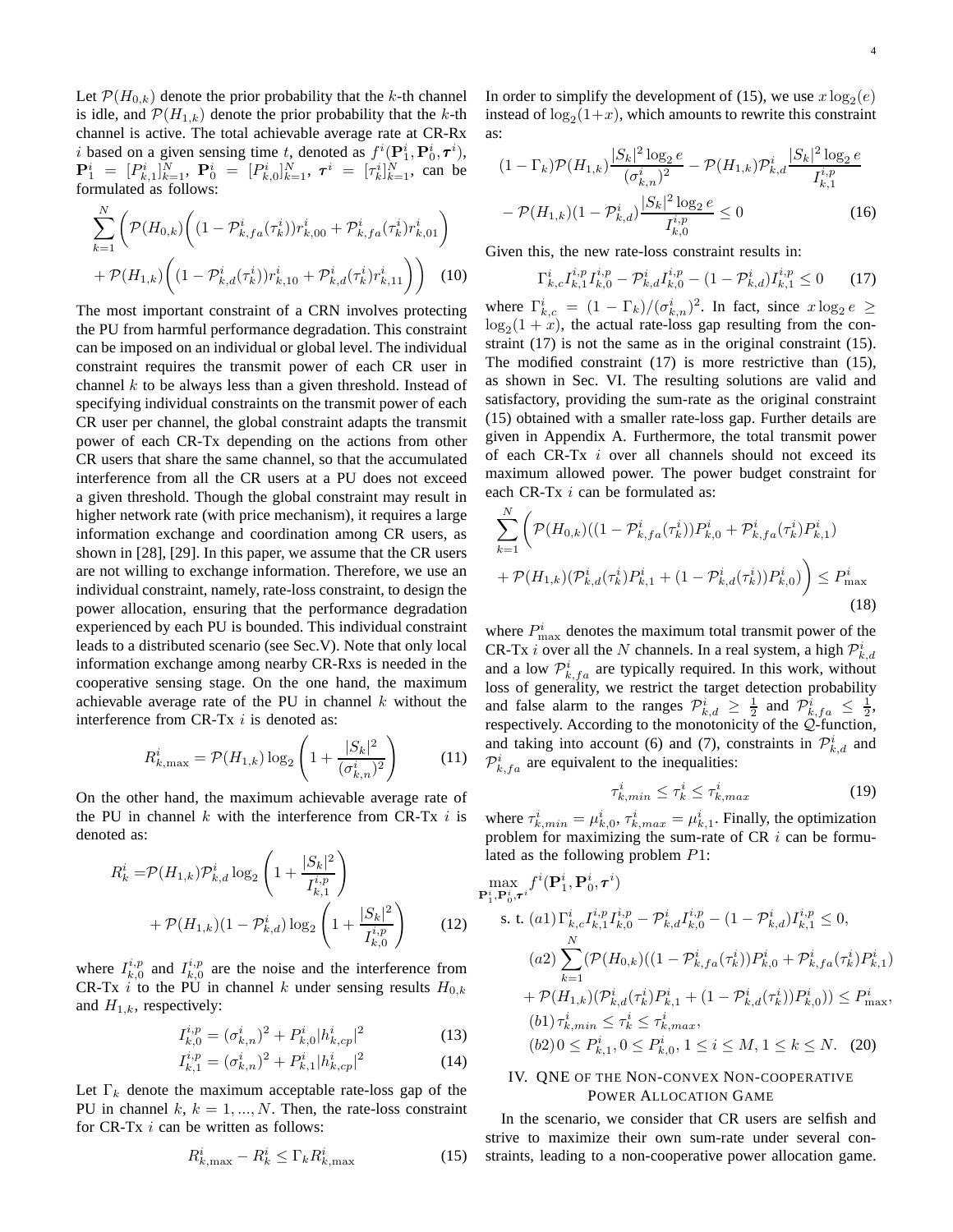TABLE II NOTATION OF THE NON-CONVEX NON-COOPERATIVE POWER ALLOCATION GAME

| Symbol                                                                            | Meaning                                                                     |
|-----------------------------------------------------------------------------------|-----------------------------------------------------------------------------|
|                                                                                   | Detection threshold of $CR$ i                                               |
| $\mathbf{P}_0^i$                                                                  | Transmit power of CR i for detection result $H_0$                           |
| $\mathbf{P}^i$                                                                    | Transmit power of CR i for detection result $H_1$                           |
| $\overline{\mathbf{x}^i} = (\mathbf{P}_0^i, \mathbf{P}_1^i, \boldsymbol{\tau}^i)$ | Strategy set of CR i                                                        |
| $f^i(\mathbf{x}^i)$                                                               | Sum-rate of $CR$ i                                                          |
| $g_k^i(\mathbf{x}^i)$                                                             | Non-convex individual constraint $(a1)$ of P1                               |
| $h^{i}(\mathbf{x}^{i})$                                                           | Non-convex individual constraint $(a2)$ of $P1$                             |
| $\mathbf{J}_{g_k^i(\mathbf{x}^i)}$                                                | Jacobian matrix of the vector function $g_k^i(\mathbf{x}^i)$                |
| $\mathbf{J}_{h^i(\mathbf{x}^i)}$                                                  | Jacobian matrix of the vector function $h^i(\mathbf{x}^i)$                  |
| $\vee_{\mathbf{x}^i}^z g_k^i(\mathbf{x}^i)$                                       | Hessian matrix of the vector function $g_k^i(\mathbf{x}^i)$                 |
| $\frac{2}{n}h^i(\mathbf{x}^i)$                                                    | Hessian matrix of the vector function $h^{i}(\mathbf{x}^{i})$               |
| $T(\overline{\mathcal{X}^{i}}; \mathbf{x}^{i})$                                   | Tangent cone of the set $\mathcal{X}^i$ at $\mathbf{x}^i \in \mathcal{X}^i$ |
| $\overline{\mathcal{X}^i}$                                                        | Convex individual constraints $(b1)$ , $(b2)$ of P1                         |
| $\mathcal{V}^i$                                                                   | Feasible set of CR i                                                        |

Consider that there are M players, corresponding to the M CR-Txs, each one controlling the variables  $\mathbf{x}^i = (\mathbf{P}_1^i, \mathbf{P}_0^i, \tau^i)$ . We denote by **x** the overall vector of all variables:  $\mathbf{x} = [\mathbf{x}^i]_{i=1}^M$ , while  $\mathbf{x}^{-i} = (\mathbf{x}^1, ..., \mathbf{x}^{i-1}, \mathbf{x}^{i+1}, ..., \mathbf{x}^M)$  stands for the vector of the variables associated to all CR users except CR  $i$ . The main symbols used in this section are given in Table II.

The non-convex individual constraints  $(a1)$  and  $(a2)$  are denoted as  $g_k^i(\mathbf{x}^i)$ . We define the function vectors  $\mathbf{G}(\mathbf{x}) =$  $[(g_k^i(\mathbf{x}^i))_{k=1}^N]_{i=1}^M$ , and  $h^i(\mathbf{x}^i)$ ,  $\mathbf{H}(\mathbf{x}) = [h^i(\mathbf{x}^i)]_{i=1}^M$ , respectively, whereas the convex individual constraints  $(b1)$ ,  $(b2)$  are embedded in the defining set of  $x^i$ , denoted as  $\mathcal{X}^i$ . We denote the non-cooperative power allocation game  $G(H, G)$ , given as problem P2:

$$
\max_{\mathbf{x}^i} \qquad f^i(\mathbf{x}^i) \ns.t. \qquad g^i_k(\mathbf{x}^i) \le 0, \ \ h^i(\mathbf{x}^i) \le 0, \ \ \mathbf{x}^i \in \mathcal{X}^i. \tag{21}
$$

The resulting game  $P2$  is non-convex; the objective function and the constraints are non-convex due to the presence of the false alarm and detection probabilities. As a consequence, traditional mathematical tools are not applicable to prove the existence of a NE for the game. In this section, we analyze the proposed non-convex game based on a relaxed equilibrium concept that has been recently introduced by Pang and Scutari [27], [28], namely, the quasi-Nash equilibrium (QNE).

### *A. Quasi-Nash equilibrium*

We use the concept of QNE for the non-convex game P2, where the QNE is by definition a tuple that satisfies the Karush-Kuhn-Tucker (KKT) conditions of all the players' optimization problems; the prefix *quasi* is intended to signify that a NE (if it exists) must be a QNE under a certain constraint qualification (CQ), as explained in [27], [28]. Notice that for a nonlinear program constrained by finite equations and inequalities and a differentiable objective function, KKT conditions are not always necessary conditions for a given point to be a solution to the problem. When an appropriate CQ holds, the solutions of the KKT conditions are equal to stationary solutions of the associated problem [29]. In the following, the KKT conditions of the problem  $P2$  are rewritten

$$
\mathcal{Y}^{i} = \{ \mathbf{x}^{i} \in \mathcal{X}^{i} \mid g_{k}^{i}(\mathbf{x}^{i}) \le 0, h^{i}(\mathbf{x}^{i}) \le 0 \}, 1 \le k \le N. \tag{22}
$$

Instead of explicitly accounting all the multipliers as variables of the KKT conditions for each player's optimization problem, we introduce multipliers only for the non-convex constraints  $h^{i}(\mathbf{x}^{i}) \leq 0$  and  $g^{i}_{k}(\mathbf{x}^{i}) \leq 0$ , while the convex constraints are embedded in the defining set  $\mathcal{X}^i$ . Denoting by  $\alpha_k^i$  and  $\beta^{i}$  the multipliers associated with the non-convex constraints  $g_k^i(\mathbf{x}^i) \leq 0$  and  $h^i(\mathbf{x}^i) \leq 0$  of player CR-Tx *i*, respectively, the Lagrangian function of player CR-Tx  $i$  is given by:

$$
L^{i}(\mathbf{x}^{i}, \boldsymbol{\alpha}^{i}, \boldsymbol{\beta}^{i}) = -f^{i}(\mathbf{x}^{i}) + \sum_{k=1}^{N} \alpha_{k}^{i} g_{k}^{i}(\mathbf{x}^{i}) + \beta^{i} h^{i}(\mathbf{x}^{i})
$$
(23)

The KKT conditions based on the Lagrangian function (23) are given by:

$$
0 \leq \mathbf{x}^{i} \perp \nabla_{\mathbf{x}^{i}} L(\mathbf{x}^{i}, \boldsymbol{\alpha}^{i}, \boldsymbol{\beta}^{i}) \geq 0
$$
  
\n
$$
0 \leq \alpha_{k}^{i} \perp -g_{k}^{i}(\mathbf{x}^{i}) \geq 0
$$
  
\n
$$
0 \leq \beta^{i} \perp -h^{i}(\mathbf{x}^{i}) \geq 0
$$
\n(24)

where  $0 \le a \perp b \ge 0$  implies  $a \ge 0$ ,  $b \ge 0$ ,  $a \cdot b = 0$ , and  $\nabla_{\mathbf{x}^i} L(\mathbf{x}^i, \boldsymbol{\alpha}^i, \boldsymbol{\beta}^i)$  is defined as:

$$
\nabla_{\mathbf{x}^i} L(\mathbf{x}^i, \boldsymbol{\alpha}^i, \boldsymbol{\beta}^i) = -\nabla_{\mathbf{x}^i} f^i(\mathbf{x}^i) + \sum_{k=1}^N \alpha_k^i \mathbf{J}_{g_k^i(\mathbf{x}^i)} + \beta^i \mathbf{J}_{h^i(\mathbf{x}^i)}
$$

The components of the gradient  $\nabla_{\mathbf{x}^i} f^i(\mathbf{x}^i)$  =  $(\nabla_{P_{k,0}^i}f^i(\mathbf{x}^i), \nabla_{P_{k,1}^i}f^i(\mathbf{x}^i))$ ),  $\nabla_{\tau^i_k} f^i(\mathbf{x}^i)$  are given, respectively, by:

$$
\nabla_{P_{k,0}^i} f^i(\mathbf{x}^i) = \frac{a_{k,0}^i |h_{k,cr}^{ii}|^2}{I_{k,0}^i + P_{k,0}^i |h_{k,cr}^{ii}|^2} + \frac{b_{k,0}^i |h_{k,cr}^{ii}|^2}{P_{k,pc}^i + I_{k,0}^i + P_{k,0}^i |h_{k,cr}^{ii}|^2}
$$
\n
$$
\nabla_{P_{k,1}^i} f^i(\mathbf{x}^i) = \frac{a_{k,1}^i |h_{k,cr}^{ii}|^2}{I_{k,1}^i + P_{k,1}^i |h_{k,cr}^{ii}|^2} + \frac{b_{k,1}^i |h_{k,cr}^{ii}|^2}{P_{k,pc}^i + I_{k,1}^i + P_{k,1}^i |h_{k,cr}^{ii}|^2}
$$
\n
$$
(26)
$$

$$
\nabla_{\tau_k^i} f^i(\mathbf{x}^i) = \mathcal{P}(H_{0,k}) \mathcal{P}_{k,fa}^i(\tau_k^i)' (r_{k,01}^i - r_{k,00}^i)
$$
  
+  $\mathcal{P}(H_{1,k}) \mathcal{P}_{k,d}^i(\tau_k^i)' (r_{k,11}^i - r_{k,10}^i)$  (27)

where:

$$
a_{k,0}^i = \mathcal{P}(H_{0,k})(1 - \mathcal{P}_{k,fa}^i(\tau_k^i)), \ a_{k,1}^i = \mathcal{P}(H_{0,k})\mathcal{P}_{k,fa}^i(\tau_k^i)
$$
  
\n
$$
b_{k,0}^i = \mathcal{P}(H_{1,k})(1 - \mathcal{P}_{k,d}^i(\tau_k^i)), \ b_{k,1}^i = \mathcal{P}(H_{1,k})\mathcal{P}_{k,d}^i(\tau_k^i)
$$
\n(28)

The components  $J_{g_k^i(x^i)}$  and  $J_{h^i(x^i)}$  denote the Jacobian matrix of the vector function  $g_k^i(\mathbf{x}^i)$  and  $h^i(\mathbf{x}^i)$ , given as (29) and (30), respectively:

$$
\mathbf{J}_{g_k^i(\mathbf{x}^i)} = \begin{pmatrix} (\Gamma^i_{k,c} I^{i,p}_{k,1} - \mathcal{P}^i_{k,d}(\tau^i_k)) |h^i_{k,cp}|^2 \\ (\Gamma^i_{k,c} I^{i,p}_{k,0} - (1 - \mathcal{P}^i_{k,d}(\tau^i_k)) |h^i_{k,cp}|^2 \\ \mathcal{P}^i_{k,d}(\tau^i_k)' (I^{i,p}_{k,1} - I^{i,p}_{k,0}) \end{pmatrix} \tag{29}
$$

More specifically, if  $x^*$  are the stationary solutions of game  $G(H, G)$ , and some CQ holds at  $x^*$ , the KKT conditions (24) can be reformulated to the equivalent form (31). The system of inequalities (31) defines a VI problem with variables  $(x, \alpha, \beta)$ , denoted as  $VI(Q, \Theta)$ , where the vector function  $\Theta$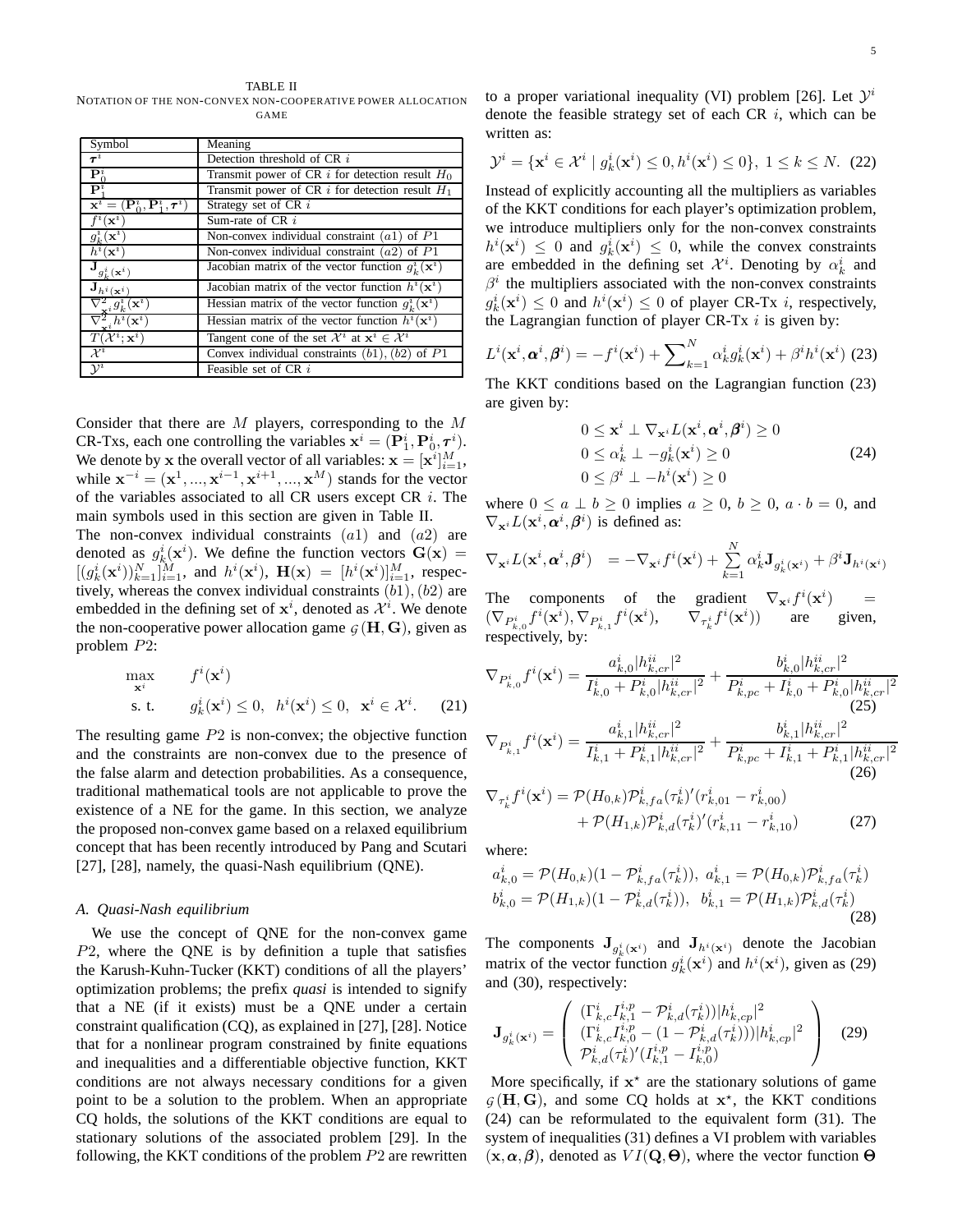$$
\mathbf{J}_{h^{i}(\mathbf{x}^{i})} = \begin{pmatrix} \sum_{k=1}^{N} (1 - \mathcal{P}(H_{0,k}) \mathcal{P}_{k,fa}^{i}(\tau_{k}^{i}) - \mathcal{P}(H_{1,k}) \mathcal{P}_{k,d}^{i}(\tau_{k}^{i})) \\ \sum_{k=1}^{N} (\mathcal{P}(H_{0,k}) \mathcal{P}_{k,fa}^{i}(\tau_{k}^{i}) + \mathcal{P}(H_{1,k}) \mathcal{P}_{k,d}^{i}(\tau_{k}^{i})) \\ \sum_{k=1}^{N} (\mathcal{P}(H_{1,k}) \mathcal{P}_{k,d}^{i}(\tau_{k}^{i})' + \mathcal{P}(H_{0,k}) \mathcal{P}_{k,fa}^{i}(\tau_{k}^{i})') (\mathcal{P}_{k,1}^{i} - \mathcal{P}_{k,0}^{i}) \end{pmatrix}
$$
(30)

$$
\begin{pmatrix}\n\mathbf{x} - \mathbf{x}^{\star} \\
\alpha_k - \alpha_k^{\star} \\
\beta - \beta^{\star}\n\end{pmatrix}^T \underbrace{\begin{pmatrix}\n\nabla_{\mathbf{x}^i} L(\mathbf{x}^{i,\star}, \mathbf{\alpha}^{i,\star}, \beta^{i,\star}) \\
-g_k^i(\mathbf{x}^{i,\star}) \\
-h^i(\mathbf{x}^{i,\star})\n\end{pmatrix}^M}_{\mathbf{e}(\mathbf{x}^{\star}, \mathbf{\alpha}^{\star}, \beta^{\star})} \geq 0, \quad \forall (\mathbf{x}^i, \alpha_k^i, \beta^i) \in \prod_{i=1}^M \mathcal{X}^i \times \mathbb{R}_+^r\n\tag{31}
$$

and feasible set Q are defined in (31). This  $VI(Q, \Theta)$  is an equivalent reformulation of the KKT conditions (24), where the convex constraints are embedded in the feasible set Q, and r is the total number of multipliers  $\alpha, \beta$ . The  $VI(\mathbf{Q}, \Theta)$ problem is to find a point  $z^* = (x^*, \alpha^*, \beta^*) \in \mathbf{Q}$ , such that  $(z-z^*)^T \Theta(z^*) \geq 0$ . In addition, if  $(x^*, \alpha^*, \beta^*)$  is the solution of the  $VI(\mathbf{Q}, \mathbf{\Theta})$ , there exists  $\boldsymbol{\gamma}^*$  such that  $(\mathbf{x}^*, \boldsymbol{\alpha}^*, \boldsymbol{\beta}^*, \boldsymbol{\gamma}^*)$  is a solution of the game,  $\gamma^*$  are the multipliers associated with the players' convex constraints  $(b1)$ ,  $(b2)$  [28].

*Definition 1:* A quasi-Nash equilibrium (QNE) of the game  $G(\mathbf{H}, \mathbf{G})$  is defined and formed by the solution tuple  $(x^*, \alpha^*, \beta^*)$  of the equivalent  $VI(Q, \Theta)$ , which is obtained under the first-order optimality conditions of each player's problems, while retaining the convex constraints in the defined set Q. A QNE is said to be trivial, if  $\mathbf{P}_0^{\star}, \mathbf{P}_1^{\star} = 0$  for all  $i = 1, ..., M$  [27], [28].

# *B. The existence of the QNE*

Note that a matrix **A** is copositive when  $\mathbf{x}^T \mathbf{A} \mathbf{x} \ge 0$  for all  $\mathbf{x} \geq 0$ .  $\mathbf{T}(\mathcal{X}^i; \mathbf{x}^i)$  denotes the tangent cone of the set  $\mathcal{X}^i$  at  $\mathbf{x}^i \in \mathcal{X}^i$  [34], i.e.,

$$
\mathbf{T}(\mathcal{X}^i; \mathbf{x}^i) = \left\{ \lim_{q \to \infty} \frac{\mathbf{x}_q^i - \mathbf{x}^i}{y_q} \mid \mathbf{x}_q^i \in \mathcal{X}^i, y_q \in \mathbb{R}_+ \text{ with } \right.
$$

$$
\lim_{q \to \infty} \mathbf{x}_q^i = \mathbf{x}^i, \lim_{q \to \infty} y_q = 0 \right\}
$$

*Theorem 1:* The  $VI(Q, \Theta)$  has a solution, and equivalently the game  $G(H, G)$  has a ONE, if the following conditions are satisfied [30]:

- (A) Set  $\mathcal{X}^i$  is convex,  $i = 1, ..., M$ .
- (B) The function  $\mathbf{F}(\mathbf{x}) = [-\nabla_{\mathbf{x}^i} f^i(\mathbf{x}^i)]_{i=1}^M$  is continuously differentiable on its domain, and each  $H(x)$  and  $G(x)$ are twice continuously differentiable on their domains.
- (C) There exists a vector  $\mathbf{x}^{ref} = [\mathbf{x}^{i, ref}]_{i=1}^M \in \mathcal{X}, \mathcal{X} =$  $[\mathcal{X}^i]_{i=1}^M$ , such that
	- (C1)  $\Psi^i(\mathbf{x})$  $e^{i,ref}$   $\left( i, e^{i\theta} \right)$   $\leq$  0, where  $\Psi^{i}(\mathbf{x}^{i,ref})$   $=$  $(g_k^i(\mathbf{x}^{i,ref}), h^i(\mathbf{x}^{i,ref}))$ .
	- (C2) The Hessian matrix  $\nabla^2_{\mathbf{x}^i} g_k^i(\mathbf{x}^i)$  is copositive on  $\mathbf{T}(\mathcal{X}^i; \mathbf{x}^{i, ref})$  for  $\mathbf{x}^i \in \mathcal{X}^i$ .
	- (C3) The Hessian matrix  $\nabla^2_{\mathbf{x}^i} h^i(\mathbf{x}^i)$  is copositive on  $\mathbf{T}(\mathcal{X}^i; \mathbf{x}^{i, ref})$  for  $\mathbf{x}^i \in \mathcal{\tilde{X}}^i$ .

(C4) The set  $\{x^i \in \mathcal{X}^i | (x^i - x^{i, ref}) \mathbf{F}^i(x^i) \leq 0\}$  is bounded (possibly empty).

*Proof:* The non-convex problem  $P2$  satisfies the hypotheses (A) and (B), and the proof for the hypotheses in (C1- C4) is given in Appendix A.

An interiority condition (C1) is needed for the nonconvex constraints. Conditions (C2) and (C3) highlight the significance of distinguishing the non-convex constraints  $\Psi^{i}(\mathbf{x}^{i, ref}) < 0$  from the convex constraints contained in each set  $\mathcal{X}^i$ . The condition (C4) is an assumption imposed for the existence of solutions of the  $VI(X, \mathbf{F}(\mathbf{x}))$ .

In order to show that the KKT conditions are valid necessary conditions for an optimal solution of  $P2$ , we need to verify that an appropriate CQ holds, as shown in [35]. In this paper, we use the linear independent constraint qualification (LICQ). If the gradients of the constraints are linearly independent at  $x^{i}$ , we can prove that the LICQ holds at  $x^{i}$  [35].

*Lemma 1:* The LICQ holds at every feasible solution of the problem P2.

*Proof:* Let the rank of  $A^{m \times n}$  be denoted as  $\mathcal{R}(A^{m \times n})$ . Note that if  $\mathcal{R}(A^{m \times n}) = \min(m, n)$ , the matrix  $A^{m \times n}$  is full rank and nonsingular. According to **Theorem 1**, problem P2 admits a solution  $\mathbf{x}^{i,*} = (\mathbf{P}_1^{i,*}, \mathbf{P}_0^{i,*}, \tau^{i,*})$ , which is not trivial. Define the Jacobian matrix  $\mathbf{J}_{\Psi^i(\mathbf{x}^{i,\star})} = \left(\mathbf{J}_{g_k^i(\mathbf{x}^{i,\star})}, \mathbf{J}_{h^i(\mathbf{x}^{i,\star})}\right),$ where  $J_{g^i_k(x^i)}$ ,  $J_{h^i(x^i)}$  are given by (29), (30), respectively. We can observe that in the first row of matrix  $J_{\Psi^i(\mathbf{x}^{i,\star})}$ , the first item contains the variables  $P_1^i$  and  $\tau^i$ , while the second item just contains the variable  $\tau^i$ . Moreover, in the second row of matrix  $J_{\Psi^i(\mathbf{x}^{i,\star})}$ , the variables in the first item are not equal to the ones in the second item. Hence, the first column  $J_{g_k^i(\mathbf{x}^{i,\star})}$ and the second column  $J_{h^i(x^{i,*})}$  are linear independent at  $x^{i,*}$ , if  $|h_{k,cp}^i|^2 \neq 0$ . The rank of  $\mathbf{J}_{\Psi^i(\mathbf{x}^{i,\star})}$ , defined as  $\mathcal{R}(\mathbf{J}_{\Psi^i(\mathbf{x}^{i,\star})})$ , is 2. Therefore, we can state that the Jacobian matrix  $\mathbf{J}_{\Psi^i(\mathbf{x}^{i},\star)}$ is nonsingular for any given set of non-zero channel gains, and hence, the LICQ holds at every feasible solution of the problem P2.

Based on **Lemma 1**, we conclude that the KKT conditions are valid necessary conditions for an optimal solution of P2, namely, the achieved QNE coincides with the NE.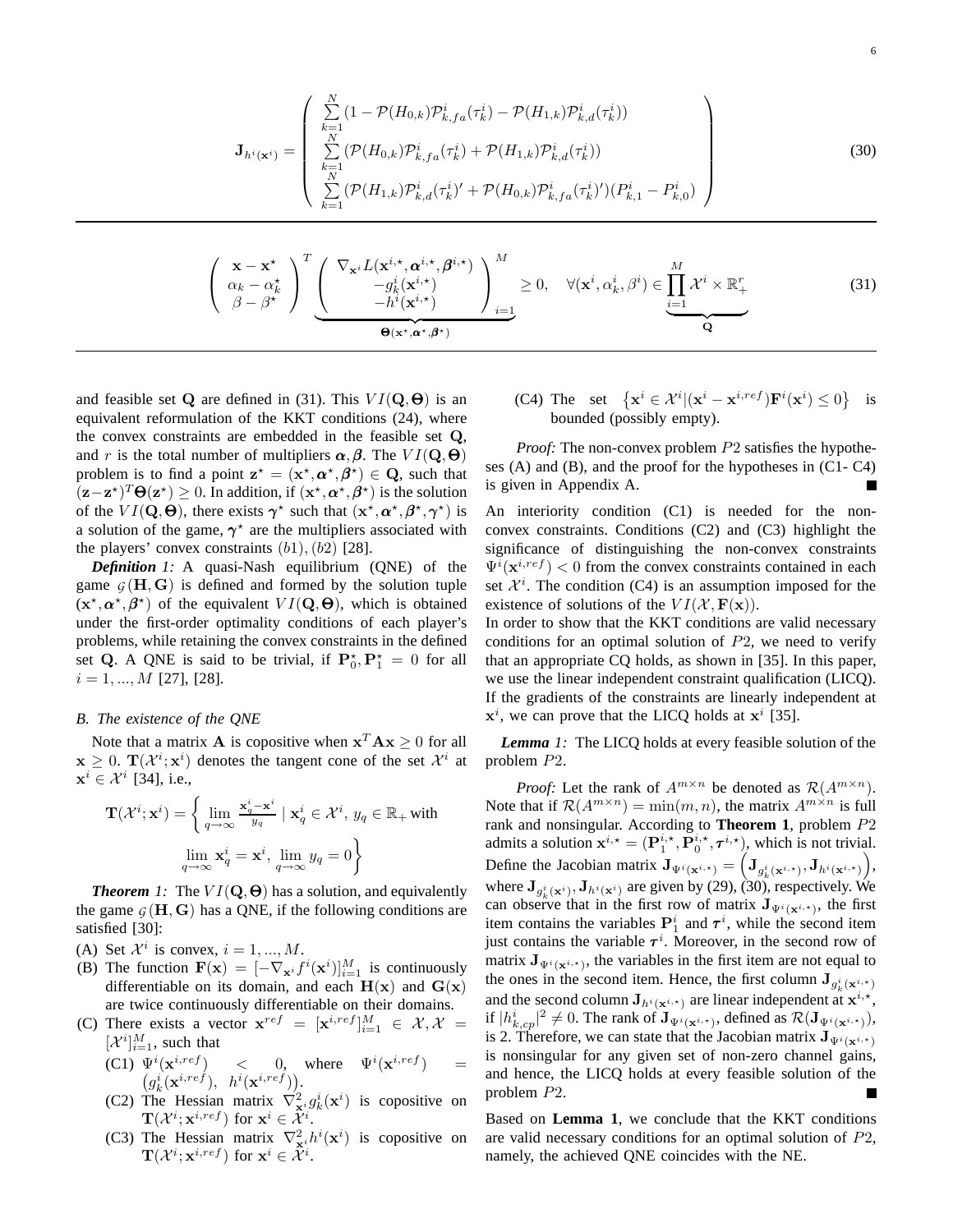TABLE III NOTATION OF PDIP OPTIMIZATION

| Symbol                                               | Value                                                          |
|------------------------------------------------------|----------------------------------------------------------------|
| $s^i$                                                | $(s_{k,0}^i, s_1^i, s_{k,2}^i)_{k=1}^N$ Slack variables        |
| $\mathbf{z}^i$                                       | $\mathbf{x}^i, \mathbf{s}^i$                                   |
|                                                      | Barrier parameters<br>$\cdot v_{\alpha}^{\iota}$<br>$v_0, v_1$ |
| $\mathbf{u}^i$                                       | $(\pmb{\alpha}^i, \pmb{\beta}^i, \pmb{\gamma}^i)$              |
| $\mathbf{A}^i$                                       | $Diag(u^i)$                                                    |
| $\overline{\mathcal{S}^i}$                           | $Diag(\mathbf{s}^i)$                                           |
| $M_{ci}(\mathbf{z}^i)$                               | Merit function                                                 |
| $D_{M_{,i}(\mathbf{z}^i;\mathbf{d}_{\mathbf{z}^i})}$ | Directional derivative of $M_{c,i}(\mathbf{z}^i)$              |

# V. PRIMAL-DUAL INTERIOR POINT OPTIMIZATION

The optimization problem  $P1$  for CR i is non-convex with respect to  $x^i$ , thus the optimal solution can not be obtained using conventional convex optimization techniques. In [1], we used the alternating direction optimization (ADO) algorithm for solving a similar non-convex problem. However, for nonconvex problems, the ADO algorithm may not converge to the optimal solution, and hence, it can be considered as a local optimization algorithm [36].

The primal-dual interior point (PDIP) method is a powerful method for both convex and non-convex problems, which modifies the KKT conditions to ensure that the search direction is a descent direction for the merit function. In this paper, we analyze the iterative PDIP algorithm based on the IP algorithm from [37], [38], which combines a line search step and a trust region step. In addition, this PDIP algorithm requires no information exchange between CR users. We first compute the steps using line search whenever the conditions of these steps can be guaranteed, and turn to the trust region step otherwise. The trust region step, described in [38], starts by constructing a quadratic model of the Lagrangian function. The search direction is computed by minimizing the quadratic model, subject to the constraints and the trust region, which provides sufficient reduction in the merit function, and converges to a solution of  $VI(Q, \Theta)$ , thus to a QNE of our game. The main symbols are given in Table III. The problem P1 can be reformulated as a sequence of the barrier problem P3:

$$
\min_{\mathbf{z}^{i}} - f^{i}(\mathbf{x}^{i}) - v_{0}^{i} \sum_{k=1}^{N} \ln s_{k,0}^{i} - v_{1}^{i} \ln s_{1}^{i} - v_{2}^{i} \sum_{k=1}^{N} \ln s_{k,2}^{i}
$$
\n
$$
\text{s.t. } g_{k}^{i}(\mathbf{x}^{i}) + s_{k,0}^{i} = 0 \tag{32}
$$

$$
y_k(\mathbf{x}) + s_{k,0} = 0
$$
\n
$$
y_k(\mathbf{x}) + s_{k,0} = 0
$$
\n
$$
(3.5)
$$

$$
h^i(\mathbf{x}^i) + s_1^i = 0\tag{33}
$$

$$
\tilde{g}_k^i(\mathbf{x}^i) + s_{k,2}^i = 0\tag{34}
$$

where  $\tilde{g}_k^i(\mathbf{x}^i)$  denotes the convex constraints  $(b1), (b2),$  $s_{k,0}^i, s_1^i, s_{k,2}^i > 0$  are vectors of slack variables, denoted as  $s^i = (s_{k,0}^i, s_1^i, s_{k,2}^i)_{k=1}^N$ .  $v_0^i, v_1^i, v_2^i > 0$  are the barrier parameters, denoted as  $\mathbf{v}^i = (v_0^i, v_1^i, v_2^i)$ . To simplify the problem, we denote  $\mathbf{z}^i = (\mathbf{x}^i, \mathbf{s}^i), \mathbf{u}^i = (\alpha^i, \beta^i, \gamma^i),$  and  $\varphi_{\mathbf{v}^i}(\mathbf{z}^i) =$  $-f^i({\bf x}^i)-v^i_0\sum_{k=1}^N\ln s_{k,0}^i-v^i_1\ln s^i_1-v^i_2\sum_{k=1}^N\ln s_{k,2}^i.$  The Lagrangian function of the problem  $P3$  is given by:

$$
L(\mathbf{z}^i, \mathbf{u}^i; \mathbf{v}^i) = \varphi_{\mathbf{v}^i}(\mathbf{z}^i) + \sum_{k=1}^N \alpha_k^i (g_k^i(\mathbf{x}^i) + s_{k,0}^i)
$$
  
+  $\beta^i (h^i(\mathbf{x}^i) + s_1^i) + \sum_{k=1}^N \gamma_k^i (g_k^i(\tilde{\mathbf{x}}^i) + s_{k,2}^i)$  (35)

Let  $\Lambda^i$  = Diag( $\mathbf{u}^i$ ), and  $\mathcal{S}^i$  = Diag( $\mathbf{s}^i$ ), e is the all-ones column vector. The first order optimality conditions of the problem P3 can be written as:

$$
\nabla_{\mathbf{z}^i} L(\mathbf{z}^i, \mathbf{u}^i; \mathbf{v}^i) = \begin{pmatrix} \nabla_{\mathbf{x}^i} L(\mathbf{z}^i, \mathbf{u}^i; \mathbf{v}^i) \\ \nabla^i \Lambda^i \mathbf{e} - \mathbf{v}^i \mathbf{e} \end{pmatrix} = \begin{pmatrix} 0 \\ 0 \end{pmatrix}
$$
 (36)

where  $\nabla_{\mathbf{x}^i} L(\mathbf{z}^i, \mathbf{u}^i; \mathbf{v}^i)$  is given by:

$$
\nabla_{\mathbf{x}^i} L(\mathbf{z}^i, \mathbf{u}^i; \mathbf{v}^i) = -\nabla_{\mathbf{x}^i} f^i(\mathbf{x}^i) + \sum_{k=1}^N \alpha_k^i \mathbf{J}_{g_k^i(\mathbf{x}^i)} + \beta^i \mathbf{J}_{h^i(\mathbf{x}^i)} + \sum_{k=1}^N \gamma_k^i \mathbf{J}_{\tilde{g}_k^i(\mathbf{x}^i)} \tag{37}
$$

 $\nabla_{\mathbf{x}^i} f^i(\mathbf{x}^i), \mathbf{J}_{g^i_{k}(\mathbf{x}^i)}, \mathbf{J}_{h^i(\mathbf{x}^i)}$  are given by (25)-(27), (29) and (30), respectively. The  $J_{\tilde{g}_k^i(\mathbf{x}^i)}$  is the Jacobian matrix of the convex constraints  $\tilde{g}_k^i(\mathbf{x}^i)$ . Applying Newton's method to problem P3, we obtain the following primal-dual system:

$$
\left(\begin{array}{cc}\n\mathbf{W}(\mathbf{z}^i, \mathbf{u}^i; \mathbf{v}^i) & \mathbf{J}(\mathbf{x}^i) \\
\mathbf{J}^T(\mathbf{x}^i) & 0\n\end{array}\right) \left(\begin{array}{c}\n\mathbf{d}_{\mathbf{z}^i} \\
\mathbf{d}_{\mathbf{u}^i}\n\end{array}\right) = \left(\begin{array}{c}\n\nabla_{\mathbf{z}^i} L(\mathbf{z}^i, \mathbf{u}^i; \mathbf{v}^i) \\
\mathbf{B}(\mathbf{z}^i)\n\end{array}\right)
$$
\n(38)

 $B(z<sup>i</sup>)$  is defined as:

$$
\mathbf{B}(\mathbf{z}^{i}) = \begin{pmatrix} g_{k}^{i}(\mathbf{x}^{i}) + s_{k,0}^{i} \\ h^{i}(\mathbf{x}^{i}) + s_{1}^{i} \\ \tilde{g}_{k}^{i}(\mathbf{x}^{i}) + s_{k,2}^{i} \end{pmatrix}_{k=1}^{N}
$$
(39)

and  $\mathbf{W}(\mathbf{z}^i, \mathbf{u}^i; \mathbf{v}^i)$  is defined as:

$$
\mathbf{W}(\mathbf{z}^i, \mathbf{u}^i; \mathbf{v}^i) = \begin{pmatrix} \nabla_{\mathbf{x}^i}^2 L(\mathbf{z}^i, \mathbf{u}^i; \mathbf{v}^i) & 0 \\ 0 & (\mathcal{S}^i)^{-1} \mathbf{\Lambda}^i \end{pmatrix} \tag{40}
$$

where  $\nabla_{\mathbf{x}^{i}}^{2} L(\mathbf{z}^{i}, \mathbf{u}^{i}; \mathbf{v}^{i})$  is the Hessian matrix of  $L(\mathbf{z}^{i}, \mathbf{u}^{i}; \mathbf{v}^{i}),$ and  $J(x^i)$  is given by:

$$
\mathbf{J}(\mathbf{x}^i) = \left(\begin{array}{cc} \mathbf{J}_{g_k^i(\mathbf{x}^i)} & \mathbf{J}_{h^i(\mathbf{x}^i)} & \mathbf{J}_{\tilde{g}_k^i(\mathbf{x}^i)} & \mathbf{I} \end{array}\right)_{k=1}^N \tag{41}
$$

We define the search directions  $\mathbf{d}_{\mathbf{z}^i}$  and  $\mathbf{d}_{\mathbf{u}^i}$  as:

$$
\mathbf{d}_{\mathbf{z}^{i}}^{T} = \left( d_{P_{k,0}^{i}} , d_{P_{k,1}^{i}} , d_{\tau_{k}^{i}} , d_{s_{k,0}^{i}} , d_{s_{1}^{i}} , d_{s_{k,2}^{i}} \right)_{k=1}^{N}
$$
  

$$
\mathbf{d}_{\mathbf{u}^{i}}^{T} = \left( d_{\alpha_{k}^{i}} , d_{\beta^{i}} , d_{\gamma_{k}^{i}} \right)_{k=1}^{N}
$$

The objective function component and the component comprising constraints of the problem P3 are used as the merit function for the PDIP algorithm, which can be defined by:

$$
M_{c^{i}}(\mathbf{z}^{i}) = \varphi_{\mathbf{v}^{i}}(\mathbf{z}^{i}) + c^{i} \|\mathbf{B}(\mathbf{z}^{i})\|
$$
 (42)

where  $c^i > 0$  is the penalty parameter, which is updated at each iteration so that the search direction  $d_{\mathbf{z}^i}$  is a descent direction for  $M_{c^{i}}(\mathbf{z}^{i})$ . The iterations are given by:

$$
\mathbf{z}^{i}(p+1) = \mathbf{z}^{i}(p) + \boldsymbol{\rho}_{\mathbf{z}^{i}}^{i} \mathbf{d}_{\mathbf{z}^{i}}(p)
$$
(43)

$$
\mathbf{u}^{i}(p+1) = \mathbf{u}^{i}(p) + \boldsymbol{\rho}_{\mathbf{u}^{i}}^{i} \mathbf{d}_{\mathbf{u}^{i}}(p)
$$
 (44)

where p is the number of the inner iteration loop,  $\rho_{\mathbf{z}^i}^i$  and  $\rho_{\mathbf{u}^i}^i$  are the step-lengths. We then perform a backtracking line search that computes the step-lengths which provide a sufficient decrease in the merit function. The step-lengths  $\rho_{\mathbf{z}^i}^i$ ,  $\rho_{\mathbf{u}^i}^i \in (0,1]$  are given by:

$$
\boldsymbol{\rho}_{\mathbf{z}^i}^i = \{ \mathbf{s}^i + \boldsymbol{\rho}_{\mathbf{z}^i}^i \mathbf{d}_{\mathbf{s}^i} \ge \xi_0 \mathbf{s}^i \} \tag{45}
$$

$$
\boldsymbol{\rho}_{\mathbf{u}^i}^i = {\mathbf{u}^i + \boldsymbol{\rho}_{\mathbf{u}^i}^i \mathbf{d}_{\mathbf{u}^i} \ge \xi_0 \mathbf{u}^i}
$$
 (46)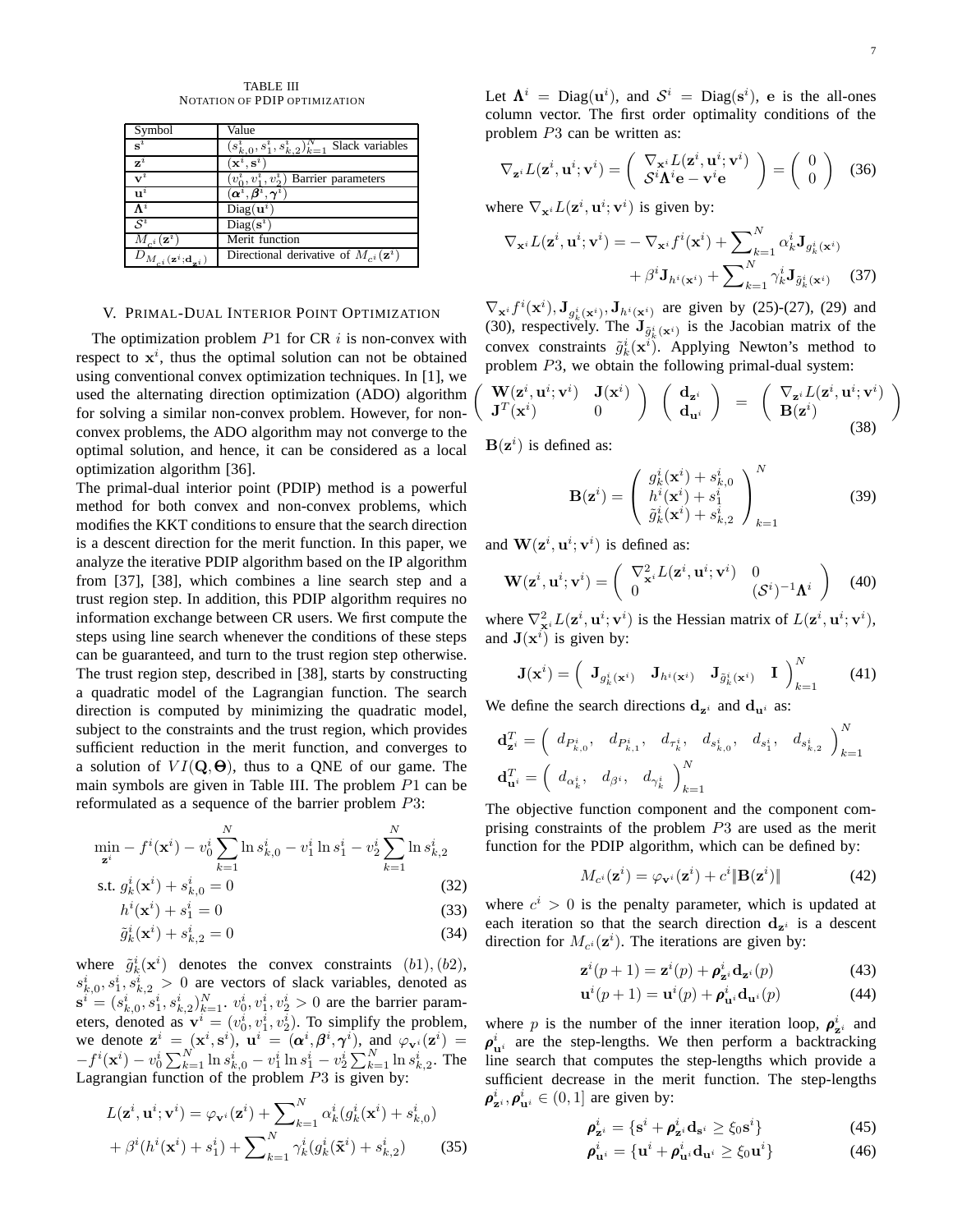where  $\xi_0 \in (0,1]$  is a constant. Moreover, the directional derivative of  $M_{c^{i}}(\mathbf{z}^{i})$  is given by:

$$
D_{M_{c^i}(\mathbf{z}^i; \mathbf{d}_{\mathbf{z}^i})} = \nabla \varphi_{\mathbf{v}^i}(\mathbf{z}^i) \mathbf{d}_{\mathbf{z}^i} - c^i \|\mathbf{B}(\mathbf{z}^i)\| \tag{47}
$$

Expressions (38)-(45) provide the basis for the line search steps in the PDIP algorithm. However, due to the nonconvexity of the problem  $P3$ , the line search iterations may converge to non-stationary points. If the step-lengths  $\rho_{\mathbf{z}^i}^i$ ,  $\rho_{\mathbf{u}^i}^i$ converge to zero, we turn to the trust region iterations, which provide a sufficient reduction in the chosen merit function for both feasibility and optimality at every iteration and thus, guarantee progress towards stationary [38].

The trust region step treats convex and non-convex problems uniformly, and allows the direct use of the second derivative information. In addition to preserving the global convergence properties of the trust region step, the size of a trust region radius  $\Upsilon^i$  affects the backtracking line search iterations. Note that if a trust region iteration is rejected, the following iterations are still computed by the trust region step until a successful step is obtained. In the trust region step, a step d is acceptable if the ratio of actual reduction (ared(d)) to predicted reduction ( $pred(d)$ ) of the merit function is greater than a given constant  $\eta > 0$ , denoted as (48), where W is defined in (40). We outline the iterative PDIP algorithm in **Algorithm** 1, where  $N_e^i$  is the number of negative eigenvalues of the matrix in  $(38)$ , and  $N_b$  is the maximum number of backtracking search steps. For our problem, if  $N_e^i > 4N$ , then  $\mathbf{d}_{\mathbf{z}^i}$  can not be guaranteed to be the descent direction [39]. In this case, we turn to the trust region steps. We choose  $\eta = 10^{-8}$ ,  $\varepsilon = 10^{-6}$ , and  $N_b = 4$ . The resulting algorithm is ensured to have global convergence, thus achieving a QNE of the  $VI(Q, \Theta)$ . For more details of the trust region iterations and the global convergence analysis, refer to [37], [38].

**Complexity analysis.** The complexity of the iterative PDIP algorithm is dominated by the procedure of line search iteration steps and trust region iteration steps, as well as the size of the CRN. Generally, for the inner loop, the time complexity of line search is based on the Newton iteration, which requires at most  $O((2N + M)^3)$  computations. For the  $\varepsilon$ -accurate iteration, the computation of Newton iterations reduce to  $O(\ln(\frac{1}{\epsilon})\sqrt{2N+M})$  [40], and according to [41], the complexity for the logarithmic barrier function is the best one given by  $O(\sqrt{2N+M})$ . For our problem, the maximum number of backtracking search steps is given by  $N_b$ , thus the time complexity of the line search is  $O(\sqrt{2N+M}) \sim$  $O(N_b\sqrt{2N+M})$ . In addition, the trust region iterations step is based on the sequential quadratic programming techniques [42], [43], and the worst-case complexity of reaching a scaled stationary point is  $O(2N + M + \sqrt{2N + M})$  [44]. The outer loop for a CRN with  $M$  CR users is a linear problem with the accuracy  $\varepsilon$ , thus the total complexity of the PDIP algorithm is given by  $O_{PDIP} = O\left(\ln(\frac{1}{\varepsilon})M\sqrt{2N+M}\right)$ ∼  $O\Big(\ln(\frac{1}{\varepsilon})M((N_b+1)\sqrt{2N+M}+2N+M)\Big)$ . Notice that here we did not consider the time complexity of the convergence of the consensus algorithm in the cooperative sensing step.

#### **Algorithm 1** Primal-Dual Interior Point Optimization

Initialize  $\mathbf{z}^{i}(0) = (\mathbf{x}^{i}(0), \mathbf{s}^{i}(0))$ . Compute initial values for the multipliers  $\mathbf{u}^{i}(0) = (\boldsymbol{\alpha}^{i}(0), \boldsymbol{\beta}^{i}(0), \boldsymbol{\gamma}^{i}(0))$ , set the trustregion radius  $\Upsilon^{i}(0) > 0$  and the barrier parameter  $v^{i}(0) > 0$ 0.

# **repeat**

| ιτριαι                                                                                                                                      |
|---------------------------------------------------------------------------------------------------------------------------------------------|
| for $i = 1$ : M                                                                                                                             |
| repeat                                                                                                                                      |
| repeat                                                                                                                                      |
| Compute the number $N_e^i$ from (38), set LS = 0                                                                                            |
| if $N_e^i \leq 4N$                                                                                                                          |
| $\mathbf{d}(p)$<br>Calculate the search direction                                                                                           |
| $(\mathbf{d}_{\mathbf{z}^i}(p), \mathbf{d}_{\mathbf{u}^i}(p))$ from (38). Compute $\rho_{\mathbf{z}^i}^i$ , $\rho_{\mathbf{u}^i}^i$         |
| if $\min\{\boldsymbol{\rho}_{zi}^i, \boldsymbol{\rho}_{\mathbf{u}^i}^i\} > \varepsilon$                                                     |
| Set $j = 0, p_T^i = 1$                                                                                                                      |
| repeat                                                                                                                                      |
| if $M_{c^i}(\mathbf{z}^i(p)+\boldsymbol{\rho}_T^i\boldsymbol{\rho}_{\sigma^i}^i\mathbf{d}_{\mathbf{z}^i}(p))\leq M_{c^i}(\mathbf{z}^i(p))+$ |
| $\eta \boldsymbol{\rho}_T^i \boldsymbol{\rho}_{\mathbf{z}^i}^i D_{M_{c^i}(\mathbf{z}^i;\mathbf{d}_{\mathbf{z}^i})}$                         |
| Update $\rho_{\mathbf{z}^i}^i = \rho_T^i \rho_{\mathbf{z}^i}^i$ , $\rho_{\mathbf{u}^i}^i = \rho_T^i \rho_{\mathbf{u}^i}^i$                  |
| Update $\mathbf{z}^{i}(p+1), \mathbf{u}^{i}(p+1)$ using (43). Up-                                                                           |
| date $\Upsilon^{i}(p+1)$ . Set LS = 1                                                                                                       |
|                                                                                                                                             |

**else** Update  $j = j+1$ , choose a smaller value of  $\boldsymbol{\rho}_T^i$ 

**endif until**  $j > N_b$  or  $\rho_T^i < \varepsilon$  Or LS == 1 **endif endif if**  $LS == 0$ Compute the step  $\mathbf{d}(p) = (\mathbf{d}_{\mathbf{z}^i}(p), \mathbf{d}_{\mathbf{u}^i}(p))$ 

Compute Lagrange multiplier  $\mathbf{u}^{i}(p+1)$ . Update the penalty parameter  $c^i$ 

**if** ared(**d**)  $\geq$  *n*pred(**d**)

Set  $\mathbf{z}^{i}(p+1) = \mathbf{z}^{i}(p) + \mathbf{d}_{\mathbf{z}^{i}}(p)$ . Enlarge the trust region radius  $\Upsilon^{i}(p+1)$ 

**else** Set  $\mathbf{z}^{i}(p+1) = \mathbf{z}^{i}(p)$ . Shrink the trust region  $\Upsilon^{i}(p+1)$ 

**endif** Set  $\mathbf{v}^i(p+1) = \mathbf{v}^i(p)$ ,  $p = p + 1$ **until**  $\|\nabla_{\mathbf{x}^i} L(\mathbf{z}^i, \mathbf{u}^i; \mathbf{v}^i)\|_{\infty} \leq \varepsilon$  and  $\|\mathcal{S}^i \mathbf{e} \mathbf{\Lambda}^i$  $\mathbf{v}^i\mathbf{e}\|_{\infty}\leq\varepsilon$ 

Reset the barrier parameters, so that  $\mathbf{v}^{i}(p+1) < \mathbf{v}^{i}(p)$ 

**until**  $\|\nabla_{\mathbf{x}^i} L(\mathbf{z}^i, \mathbf{u}^i; \mathbf{v}^i)\|_{\infty} \leq \varepsilon$  and  $\|\mathcal{S}^i \mathbf{\Lambda}^i\|_{\infty} \leq \varepsilon$ 

Update  $\mathbf{x}^{i}(p_0) = \mathbf{x}^{i}(p)$ , where  $p_0$  is the number of the outer loop.

**endfor**

**until**  $\|\mathbf{x}^i(p_0) - \mathbf{x}^i(p_0 - 1)\| \leq \varepsilon$ 

# VI. SIMULATION RESULTS

# *A. Scenario Description*

We consider a CRN with  $M = 3$  CR Tx-Rx pairs and  $N = 2$  PU channels. All PUs and CR users are randomly placed in a 50 meter  $\times$  50 meter square. The radio environment map is shown in Fig.2, where the color-bar shows the received power from PUs in Watt. We use the channel model from the 3GPP Indoor scenario for LTE [45]. The distance-dependent path loss is given by  $PL_{dB} = 7 + 56 \log_{10}(d)$ ;  $d = d_{ii}/d_{ii}$ (m) is the relative distance between CR-Tx  $j$  and CR-Rx  $i$ ,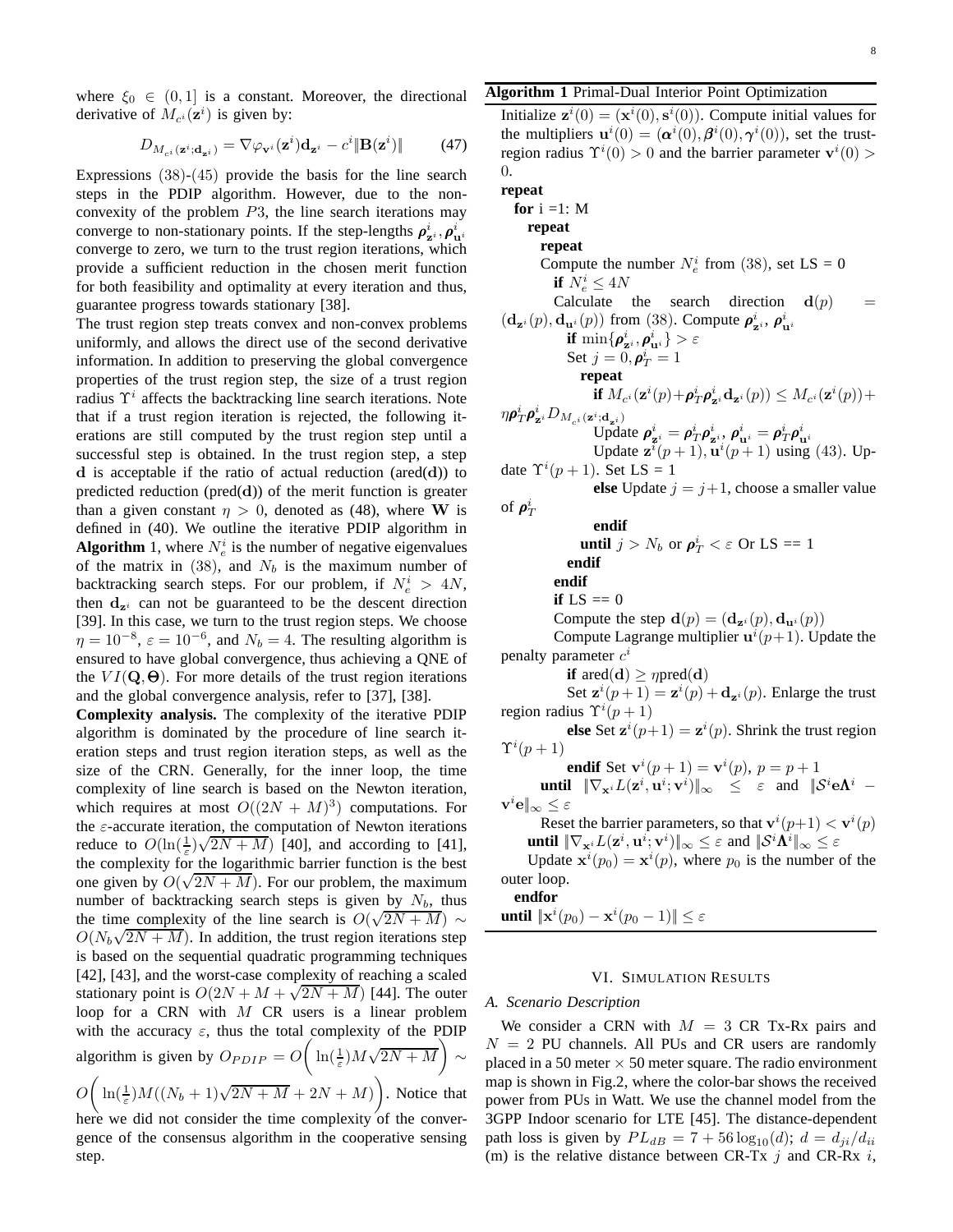$$
\eta < \frac{\text{ared}(\mathbf{d})}{\text{pred}(\mathbf{d})} = \frac{M_{c^i}(\mathbf{z}^i) - M_{c^i}(\mathbf{z}^i + \mathbf{d}_{\mathbf{z}^i})}{-\nabla \varphi_{\mathbf{v}^i}(\mathbf{z}^i)\mathbf{d}_{\mathbf{z}^i} - \frac{1}{2}\mathbf{d}_{\mathbf{z}^i}^T W \mathbf{d}_{\mathbf{z}^i} + c^i (\|\mathbf{B}(\mathbf{z}^i)\| - \|\mathbf{B}(\mathbf{z}^i) + J(\mathbf{x}^i)\mathbf{d}_{\mathbf{z}^i}\|)}\tag{48}
$$

TABLE IV SIMULATION PARAMETER

| Symbol                                                    | Value           |
|-----------------------------------------------------------|-----------------|
| Sensing time $t$                                          | 1 <sub>ms</sub> |
| Sampling frequency, $f_s$                                 | 2MHz            |
| Probability of channel k idle, $\mathcal{P}(H_{0,k})$     | 0.1, 0.5        |
| Probability of channel k occupied, $\mathcal{P}(H_{1,k})$ | 0.9, 0.5        |
| Transmit power budget of CR i, $P_{\text{max}}^i$         | $0 \sim 10W$    |
| Transmit power of PU in channel k, $ S_k ^2$              | 10W             |
| Rate-loss gap of channel k, $\Gamma_k$                    | 0.1%, 0.3%, 1%  |



Fig. 2. Network topology: Location of two PU and three CR Tx-Rx pairs.

where  $d_{ii}$  and  $d_{ii}$  are the distances between CR-Tx i and CR-Rx  $i$ , CR-Tx  $j$  and CR-Rx  $i$ , respectively. A lognormal shadowing variable with variance 10 dBs is considered here, and  $(\sigma_{k,n}^i)^2 = 1$ . Assume that the sensing environment is stable in the optimization process, and the local channel state information, i.e., the channel gain between a CR-Tx and its target Rx and each PU, is known by each CR-Tx. The main simulation parameters are given in Table IV.

# *B. Simulation Results*

In this section, we first compare the performance of the proposed game, in terms of the sum-rate achieved at the QNE for one CR user by the PDIP algorithm, with those achieved by the ADO algorithm [1] and the deterministic game (DG) proposed in [25]. Then, we investigate the influence of the activity of the PU and compare the sum-rate achieved by different constraints, respectively. Finally, we show the actual rate-loss of the PUs under constraints (15) and (17).

In Fig. 3, we compare the sum-rate achieved at the QNE by the PDIP algorithm with those achieved by the ADO algorithm and the DG. For the ADO algorithm, the first step is to maximize the sum-rate of each CR  $i$  based on an initial detection threshold, and then optimize the threshold based on the optimal power obtained in the first step. The sensing



Fig. 3. Sum-rate achieved at the QNE versus  $P_{\text{max}}^i$ ; Comparison between ADO algorithm and DG.

information is not considered as a part of optimization for the DG. Regarding the constraint inequalities given in  $(17)$ ,  $(18)$ , it can be seen that the optimization problem works in two possible regimes:

- (a) Power budget limited regime (PLR), where the transmit power is bounded by the total power budget constraint (18), leading to the worst case interference condition. In this case, each CR-Tx  $i$  allocates all the available power budget and causes the maximum interference to other CR-Rxs [6], and the achievable rate is determined by the total power budget.
- (b) Rate-loss limited regime (RLR), which implies that the transmit power is bounded by the rate-loss constraint (17). Increasing the total power budget can not improve the performance of the CR users, and the interference to the PUs reaches the upper bound.

The results shows that when the CR users work in PLR, when  $\Gamma_k = 1\%$ , the performances of these three algorithms are almost the same, while the proposed game with joint optimization of the sensing information and transmit power by PDIP algorithm yields a considerable performance improvement in RLR, when  $\Gamma_k = 0.1\%$ , with respect to the ADO algorithm and the disjoint case of the DG. In fact, the DG can be considered as the perfect sensing information case (i.e.  $\mathcal{P}^i_{k,f} = 0$  and  $\mathcal{P}^i_{k,d} = 1$ ) with a deterministic interference constraint. Specifically, in RLR, a higher transmit power is allowed due to the accurate sensing information in the proposed game compared to the DG with a deterministic interference constraint, thus the performance can be improved. In addition, when  $\Gamma_k = 0.1\%$ , the sum-rate of CR users does not change after  $P_{\text{max}}^i > 1$ *W*, indicating that the transmit power changes from PLR to RLR. Fig. 4 presents the sum-rate achieved at the QNE versus the power budget  $P_{\text{max}}^i$  for different average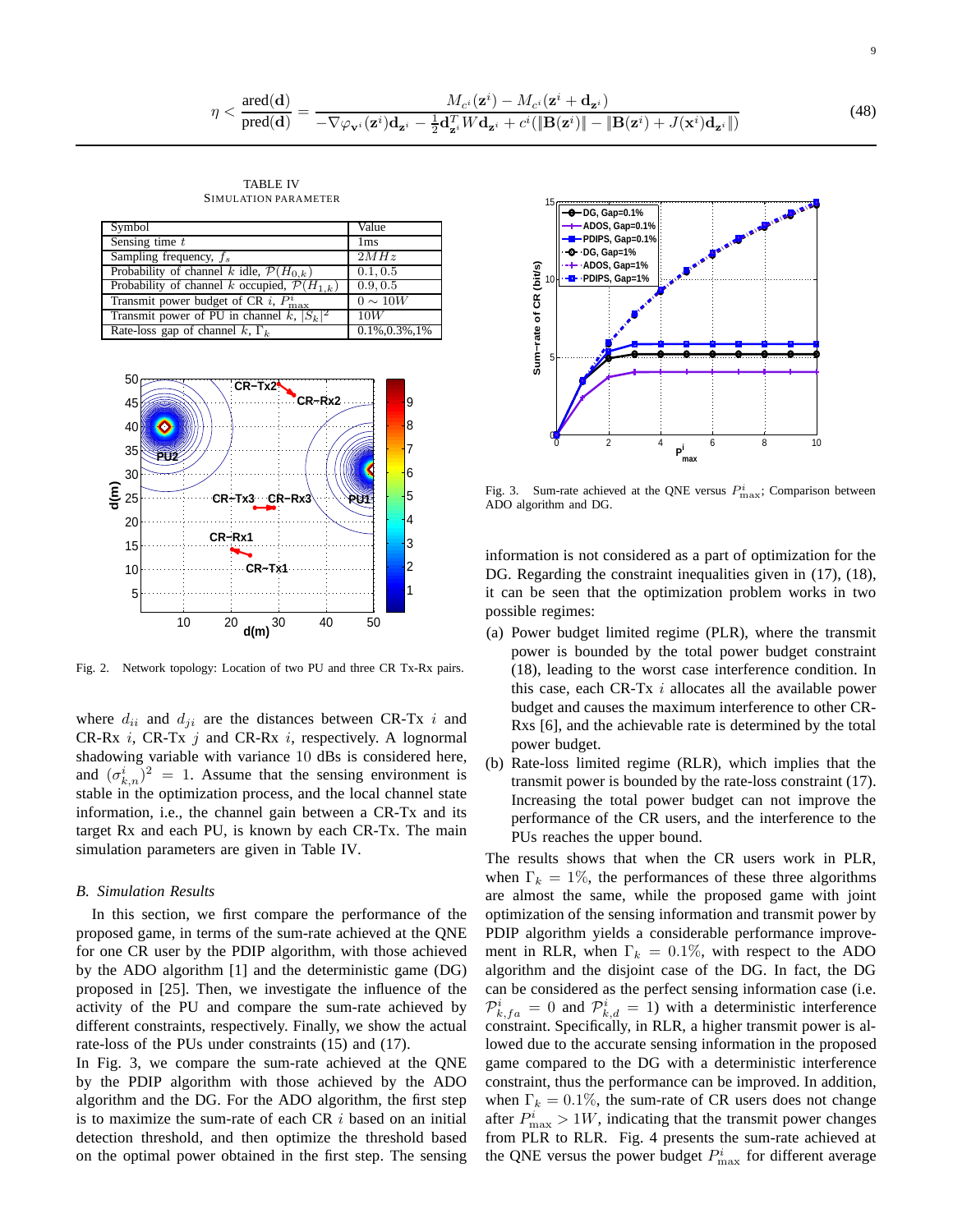

Fig. 4. Sum-rate achieved at the QNE versus  $P_{\text{max}}^i$ ; Comparison between  $\mathcal{P}(H_{k,1}) = 0.5$  and  $\mathcal{P}(H_{k,1}) = 0.9$ .

fractions of the PU's activity,  $\mathcal{P}(H_{1,k}) = 0.5, 0.9$ , which are directly related to the traffic load of the PU. It can be observed that in RLR, when  $\Gamma_k = 0.1\%$ , the traffic load of the PUs affects the sum-rate of the CR users. The CR users suffer a decrease in sum-rate when the traffic load of the PU increases from 0.5 to 0.9. In other words, when there is more activity of the PU, there is less chance for the CR users to use the channel. Additionally, in PLR, the performance of the CR users is not sensitive to the traffic load of the PU.

In Fig. 5, we compare the performance achieved by the global constraint with the individual constraint (17), respectively. In order to have the same total interference to the PU, we use a rate-loss gap  $\Gamma_{k,q} = \Gamma_k \times M$  for the global constraint. Based on the individual constraint (17), the global constraint can be written as  $(1-\Gamma_{k,g})I_{k,1}^{i,pt}I_{k,0}^{i,pt} - \mathcal{P}_{k,d}^iI_{k,0}^{i,pt} - (1-\mathcal{P}_{k,d}^i)I_{k,1}^{i,pt} \leq 0$ , where  $I_{k,0}^{i,pt}, I_{k,1}^{i,pt}$  stand for the total interference from all the CR users. It is rather interesting to notice that when the rateloss constraint is active, the performance of the CR users under the individual constraint is better than those achieved by the global constraint. However, this is due to the unfairness among the CR users in the global constraint. Each iteration of the game follows a sequential order, indicating that the CR users having the priority to choose their action can have the preference to maximize their own benefit in the global constraint case, and the CR users at the bottom of the iteration loop have to be switched off in RLR. These inherently unfairness for the global constraint leads to a lower utilization of the channel, yielding a worst performance of the CR users. Actually, the global constraint can result in a better performance than the individual constraint by pricing mechanism, which uses a penalty in the objective function and encourages the CR users to work in a cooperative manner to achieve a higher social welfare [28], [29], [46].

Finally, in Fig. 6, we evaluate the interference experienced by the PU under constraint (15) and the modified constraint (17). The rate-loss gap is defined as  $(R_{k,\text{max}}^i - R_k^i)/R_{k,\text{max}}^i$ , and  $R_{k,\text{max}}^i$ ,  $R_k^i$  are given by (11), (12), respectively. It can be observed that in RLR, the constraint (15) imposes a less



Fig. 5. Sum-rate achieved at the QNE versus  $P_{\text{max}}^i$ ; Comparison between Global constraint and Individual constraint.



Fig. 6. Average-rate gap for PU achieved at the QNE versus  $P_{\text{max}}^i$ ; Comparison between constraints (15) and (17).

strict condition on the transmit power of the CR users than the one imposed by the modified constraint (17). This leads to a higher interference and a larger rate-loss gap experienced by the PUs, and to an increase of the sum-rate of the CR users. In other words, the modified constraint (17) can be seen as the constraint (15) with a smaller rate-loss gap.

#### VII. CONCLUSIONS

In this paper, we considered a sensing-based spectrum sharing scenario, where the overall objective was to maximize the sum-rate of each cognitive radio user by optimizing jointly both the detection operation and the power allocation. In order to deal with the non-convexity of the game, we used a relaxed equilibria concept, the quasi-Nash equilibrium (QNE). We presented the sufficient conditions for the existence of a QNE based on variational inequality theory, and proved that the linear independent constraint qualification held at every feasible solution of the proposed game, thus the achieved QNE coincided with the NE. Finally, a distributed iterative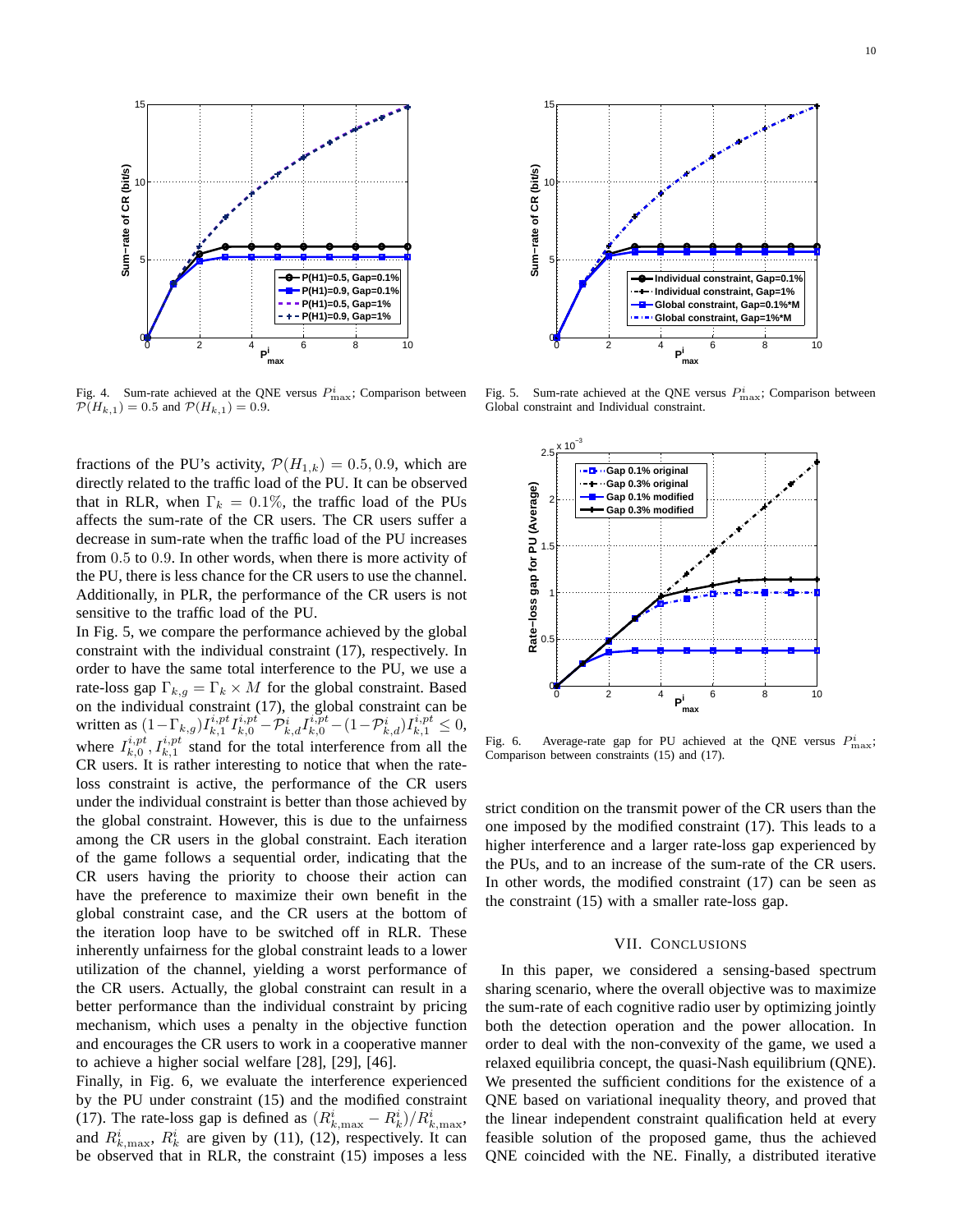$$
\nabla_{\mathbf{x}^{i}}^{2} g_{k}^{i}(\mathbf{x}^{i}) = \begin{pmatrix}\n0 & \Gamma_{k,c}^{i} |h_{k,cp}^{i}|^{4} & -\mathcal{P}_{k,d}^{i} (\tau_{k}^{i})' |h_{k,cp}^{i}|^{2} \\
\Gamma_{k,c}^{i} |h_{k,cp}^{i}|^{4} & 0 & \mathcal{P}_{k,d}^{i} (\tau_{k}^{i})' |h_{k,cp}^{i}|^{2} \\
-\mathcal{P}_{k,d}^{i} (\tau_{k}^{i})' |h_{k,cp}^{i}|^{2} & \mathcal{P}_{k,d}^{i} (\tau_{k}^{i})' |h_{k,cp}^{i}|^{2} & \mathcal{P}_{k,d}^{i} (\tau_{k}^{i})'' (I_{k,1}^{i,p} - I_{k,0}^{i,p})\n\end{pmatrix}
$$
\n(49)

$$
(\mathbf{x}^{i} - \mathbf{x}^{i,ref})^{T} \nabla_{\mathbf{x}^{i}}^{2} g_{k,c}^{i}(\mathbf{x}^{i})(\mathbf{x}^{i} - \mathbf{x}^{i,ref}) = (P_{k,0}^{i} - P_{k,0}^{i,ref})^{2} (1 - P_{k,d}^{i}(\tau_{k}^{i})) U_{k,0}^{i,p} + (P_{k,1}^{i} - P_{k,1}^{i,ref})^{2} P_{k,d}^{i}(\tau_{k}^{i}) U_{k,1}^{i,p} + 2(P_{k,0}^{i} - P_{k,0}^{i,ref}) (\tau_{k}^{i} - \tau_{k}^{i,ref}) P_{k,d}^{i}(\tau_{k}^{i})' |h_{k,cp}^{i}|^{2} ((I_{k,0}^{i,p} + |S_{k}^{i}|^{2})^{-1} - (I_{k,0}^{i,p})^{-1}) + 2(P_{k,1}^{i} - P_{k,1}^{i,ref}) (\tau_{k}^{i} - \tau_{k}^{i,ref}) P_{k,d}^{i}(\tau_{k}^{i})' |h_{k,cp}^{i}|^{2} ((I_{k,1}^{i,p})^{-1} - (I_{k,1}^{i,p} + |S_{k}^{i}|^{2})^{-1}) + (\tau_{k}^{i} - \tau_{k}^{i,ref})^{2} P_{k,d}^{i}(\tau_{k}^{i})' \log_{2}((1 + |S_{k}^{i}|^{2}/I_{k,1}^{i,p})/(1 + |S_{k}^{i}|^{2}/I_{k,0}^{i,p}))
$$
\n(50)

primal-dual interior point algorithm was stated and shown to converge to a QNE of the proposed game. Simulation results showed that the iterative primal-dual interior point algorithm yielded a considerable performance improvement with respect to the alternating direction optimization algorithm and the deterministic game.

# APPENDIX A

#### PROOF OF THE HYPOTHESES IN THEOREM 1

Due to lack of space, only the sketch is provided. The Hessian matrix  $\nabla^2_{\mathbf{x}^i} g_k^i(\mathbf{x}^i)$  is given by (49), where  $\Gamma^i_{k,c}$  =  $(1-\Gamma_k)/(\sigma_{k,n}^i)^2$ . In order to check that conditions (C1), (C2) and (C3) are satisfied, we assume that  $P_{k,0}^{i,ref} = 0$ ,  $P_{k,1}^{i,ref} = 0$ and  $\tau_k^{i,ref} = \tau_{k,min}^i$ , where  $\tau_k^i \in [\tau_{k,min}^i, \tau_{k,max}^i]$ . It follows that  $\mathbf{x}^{i, ref} = [P_{k,0}^{i, ref}, P_{k,1}^{i, ref}, \tau_k^{i, ref}]_{k=1}^N$ , and we have:

$$
\begin{split} & (\mathbf{x}^i - \mathbf{x}^{i, ref})^T \nabla^2_{\mathbf{x}^i} g_k^i(\mathbf{x}^i) (\mathbf{x}^{ref} - \mathbf{x}^{i, ref}) \\ & = 2\Gamma_{k,c}^i P_{k,0}^i P_{k,1}^i |h_{k,cp}^i|^4 + (\tau_k^i - \tau_k^{i, ref})^2 \mathcal{P}_{k,d}^i(\tau_k^i)'' (I_{k,1}^{i,p} - I_{k,0}^p) \\ & + 2(\tau_k^i - \tau_k^{i, ref}) \mathcal{P}_{k,d}^i(\tau_k^i)' (P_{k,1}^i - P_{k,0}^i) |h_{k,cp}^i|^2 \end{split}
$$

Notice that  $P_{k,1}^i < P_{k,0}^i$ ,  $I_{k,1}^{i,p} < I_{k,0}^p$ ,  $\mathcal{P}_{k,d}^i(\tau_k^i)' < 0$  and  $\mathcal{P}^i_{k,d}(\tau^i_k)'' < 0$ . All the terms are positive, thus the Hessian matrix of  $\nabla^2_{\mathbf{x}^i} g^i_k(\mathbf{x}^i)$  is copositive. Similarly, we can show that the Hessian matrix of function  $h^{i}(\mathbf{x}^{i})$  is copositive. Thus, conditions  $(C1)$ ,  $(C2)$  and  $(C3)$  are satisfied. For condition  $(C4)$ , we need to show that the player's variables  $\mathbf{x} = (\mathbf{P}_0, \mathbf{P}_1, \tau)$ are bounded. For every CR *i*, we have  $0 \le P_{k,0}^i$  and  $0 \le P_{k,1}^i$ , and from power budget constraint (18) we can get:

$$
P_{k,0}^i \le \frac{P_{\text{max}}^i}{(1 - \mathcal{P}(H_{0,k})\mathcal{P}_{k,fa}^i(\tau_k^i) - \mathcal{P}(H_{1,k})\mathcal{P}_{k,d}^i(\tau_k^i))} \le \frac{P_{\text{max}}^i}{A_{k,0}^i}
$$

$$
P_{k,1}^i \le \frac{P_{\text{max}}^i}{(\mathcal{P}(H_{0,k})\mathcal{P}_{k,fa}^i(\tau_k^i) + \mathcal{P}(H_{1,k})\mathcal{P}_{k,d}^i(\tau_k^i))} \le \frac{P_{\text{max}}^i}{A_{k,1}^i}
$$

where  $A^i_{k,0}=1-\frac{1}{2}\mathcal{P}(H_{0,k})\!-\!\mathcal{P}(H_{1,k})\mathcal{Q}\left(\frac{\mu^i_{k,0}-\mu^i_{k,1}}{\sigma^i_{k,1}}\right)$  $\Big), A_{k,1}^i =$  $\frac{1}{2} \mathcal{P}(H_{1,k}) \!+\! \mathcal{P}(H_{0,k}) \mathcal{Q} \left( \frac{\mu_{k,1}^i - \mu_{k,0}^i}{\sigma_{k,0}^i} \right)$ ). In addition,  $\tau$  is bounded by the constraint (19), and we can conclude that the condition (C4) is also satisfied. Therefore, the  $VI(\mathbf{Q}, \mathbf{\Theta})$  has a solution, and the game  $G(H, G)$  has a QNE. Moreover, every QNE is not trivial, a trivial QNE can not satisfy (31).

**Constraint (15) v.s. Constraint (17):** For Constraint (15), denoted as  $g_{k,c}^i(\mathbf{x}^i)$ , we have (50), where  $U_{k,0}^{i,p} = |h_{k,cp}^i|^4 ((I_{k,0}^{i,p} + I_{k,cp}^{i,q}))$ 

 $|S^i_k|^2)^{-2}\ -\ (I^{i,p}_{k,0})^{-2}),\\ U^{i,p}_{k,1}\ =\ |h^{i}_{k,cp}|^4((I^{i,p}_{k,1} \ +\ |S^i_k|^2)^{-2}\ -\$  $(I_{k,1}^{i,p})^{-2}$ ). The first and the second term on the right side are negative, the fifth term is positive, the sum of the third and the forth term can be proved to be positive. Hence, assuming  $U_{k,0}^{i,p} > U_{k,1}^{i,p}$ , the  $\nabla_{\mathbf{x}^i}^2 g_{k,c}^i(\mathbf{x}^i)$  is copositive if the following inequality is satisfied:

$$
(\tau_k^i - \tau_k^{i, ref})^2 \mathcal{P}_{k,d}^i(\tau_k^i)'' \log_2(1 + |S_k^i|^2 / I_{k,1}^{i,p}) / (1 + |S_k^i|^2 / I_{k,0}^{i,p})
$$
  
> 
$$
((\mathcal{P}_{k,d}^i(\tau_k^i) - 1)(P_{k,0}^i)^2 - \mathcal{P}_{k,d}^i(\tau_k^i)(P_{k,1}^i)^2) U_{k,0}^{i,p}
$$
(51)

However, this condition depends on the values of the system parameters as well as the action of the CR  $i$ , which is uncertain. In order to simplify the analysis, we use constraint (17) instead of constraint (15), which is more suitable for a general network, and offers a better protection for PU, as shown in the simulation results.

#### **REFERENCES**

- [1] X. Huang and B. Beferull-Lozano, "Non-cooperative power allocation game with imperfect sensing information for cognitive radio," *ICC 2012, 2012 IEEE International Conf. on Commun.*, Jun. 2012.
- [2] S. Haykin, "Fundamental issues in cognitive radio," *Online Available: http://bul.ece.ubc.ca/Simon Haykin Cognitive Radio2007.pdf/*.
- [3] Q. Zhao and A. Swami, "A decision-theoretic framework for opportunistic spectrum access," *Wireless Commun., IEEE Trans. on*, vol. 14, no. 4, pp. 14–20, Aug. 2007.
- [4] A. Ghasemi and E. S. Sousa, "Fundamental limits of spectrum sharing in fading environments," *Wireless Commun., IEEE Trans. on*, vol. 6, no. 2, pp. 649–658, Feb. 2007.
- [5] X. Kang, Y.-C. Liang, H. Garg, and L. Zhang, "Sensing-based spectrum sharing in cognitive radio networks," *Veh. Technol., IEEE Trans. on*, vol. 58, no. 8, pp. 4649–4654, Oct. 2009.
- [6] S. Haykin and P. Setoodeh, "Robust transmit power control for cognitive radio," *Proceedings of the IEEE*, vol. 97, no. 5, pp. 915–939, May 2009.
- [7] X. Kang, Y.-C. Liang, A. Nallanathan, H. Garg, and R. Zhang, "Optimal power allocation for fading channels in cognitive radio networks: Ergodic capacity and outage capacity," *Wireless Commun., IEEE Trans. on*, vol. 8, no. 2, pp. 940–950, Feb. 2009.
- [8] G. Scutari, D. Palomar, and S. Barbarossa, "Asynchronous iterative water-filling for gaussian frequency-selective interference channels," *Inf. Theory, IEEE Trans. on*, vol. 54, no. 7, pp. 2868–2878, Jul. 2008.
- [9] Y.-C. Liang, Y. Zeng, E. Peh, and A. T. Hoang, "Sensing-throughput tradeoff for cognitive radio networks," *Wireless Commun., IEEE Trans. on*, vol. 7, no. 4, pp. 1326–1337, Apr. 2008.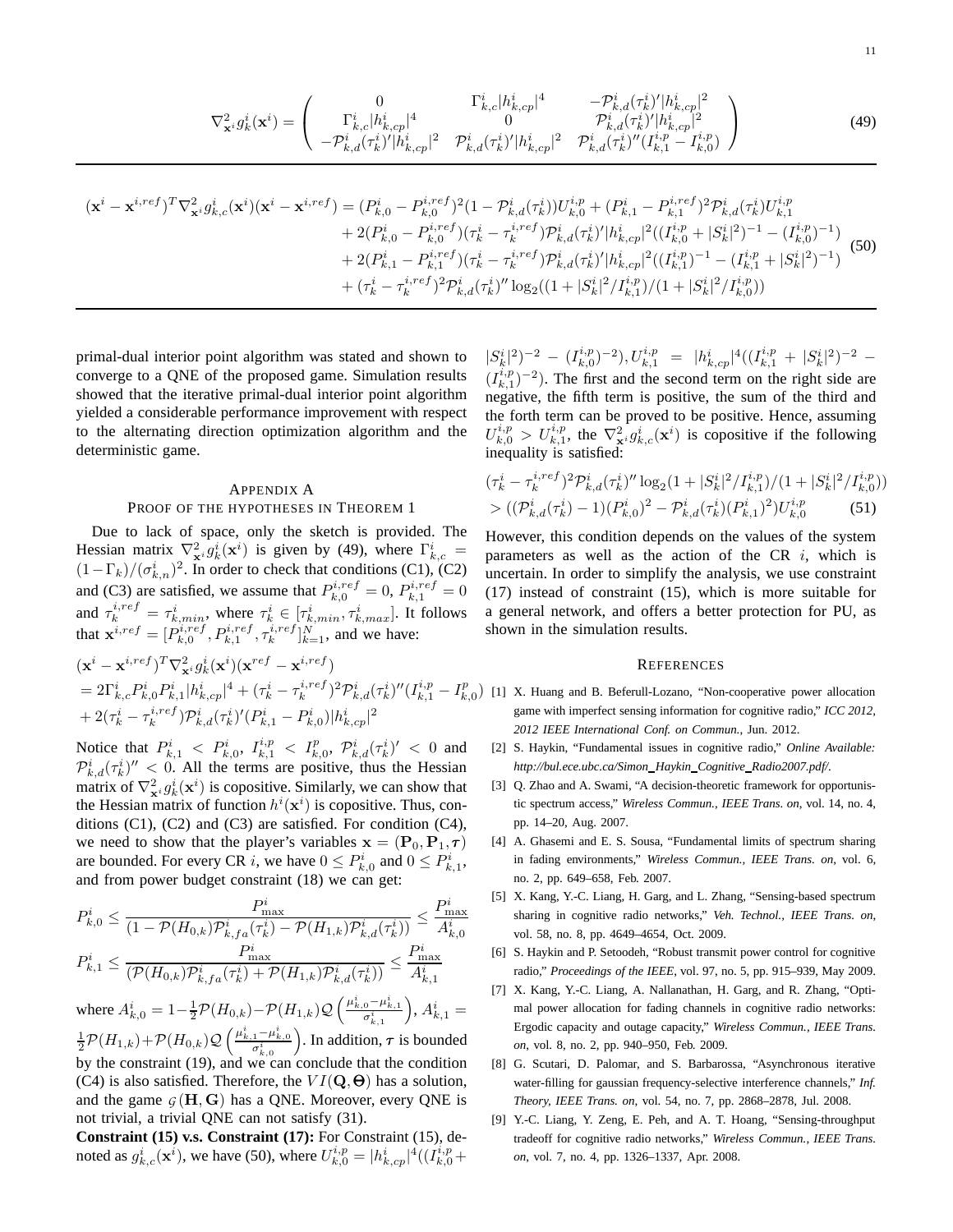- [10] R. Zhang, X. Kang, and Y.-C. Liang, "Protecting primary users in cognitive radio networks: Peak or average interference power constraint?" in *Commun., 2009. ICC 09*, Jun. 2009, pp. 1–5.
- [11] S. Stotas and A. Nallanathan, "Optimal sensing time and power allocation in multiband cognitive radio networks," *Commun., IEEE Transactions on*, vol. 59, no. 1, pp. 226–235, Jan. 2011.
- [12] ——, "On the outage capacity of sensing-enhanced spectrum sharing cognitive radio systems in fading channels," *Commun., IEEE Trans. on*, vol. 59, no. 99, pp. 1-12, 2011.
- [13] S. Boyd and L. Vandenberghe, *Convex Optimization*. Cambridge, U.K.: Cambridge Univ. Press, 2003.
- [14] Z.-Q. Luo and J.-S. Pang, "Analysis of iterative waterfilling algorithm for multiuser power control in digital subscriber lines," *EURASIP J. on Appl. Signal Process.*, no. 3, pp. 1–10, May 2006.
- [15] J.-S. Pang, G. Scutari, F. Facchinei, and C. Wang, "Distributed power allocation with rate constraints in gaussian parallel interference channels," *Inf. Theory, IEEE Trans. on*, vol. 54, no. 8, pp. 3471–3489, Aug. 2008.
- [16] G. Scutari, D. Palomar, and S. Barbarossa, "Optimal linear precoding strategies for wideband noncooperative systems based on game theory; part I: Nash equilibria," *Signal Process., IEEE Trans. on*, vol. 56, no. 3, pp. 1230–1249, Mar. 2008.
- [17] -, "Optimal linear precoding strategies for wideband non-cooperative systems based on game theory; part II: Algorithms," *Signal Process., IEEE Trans. on*, vol. 56, no. 3, pp. 1250–1267, Mar. 2008.
- [18] ——, "Asynchronous iterative water-filling for gaussian frequencyselective interference channels," *Inf. Theory, IEEE Trans. on*, vol. 54, no. 7, pp. 2868–2878, Jul. 2008.
- [19] H. Yu, L. Gao, Z. Li, X. Wang, and E. Hossain, "Pricing for uplink power control in cognitive radio networks," *Veh. Technol., IEEE Trans. on*, vol. 59, no. 4, pp. 1769–1778, May 2010.
- [20] Z. Ji and K. Liu, "Cognitive radios for dynamic spectrum access dynamic spectrum sharing: A game theoretical overview," *Commun. Mag., IEEE*, vol. 45, no. 5, pp. 88–94, May 2007.
- [21] G. Scutari, D. Palomar, J.-S. Pang, and F. Facchinei, "Flexible design of cognitive radio wireless systems," *Signal Process. Mag., IEEE*, vol. 26, no. 5, pp. 107–123, Sep. 2009.
- [22] G. Scutari and D. Palomar, "MIMO cognitive radio: A game theoretical approach," *Signal Process., IEEE Trans. on*, vol. 58, no. 2, pp. 761–780, Feb. 2010.
- [23] G. Scutari, D. Palomar, F. Facchinei, and J.-S. Pang, "Convex optimization, game theory, and variational inequality theory," *Signal Process. Mag., IEEE*, vol. 27, no. 3, pp. 35–49, May 2010.
- [24] J. Wang, G. Scutari, and D. Palomar, "Robust cognitive radio via game theory," in *Inf. Theory Proc. (ISIT), 2010 IEEE International Symposium on*, Jun. 2010, pp. 2073–2077.
- [25] J.-S. Pang, G. Scutari, D. Palomar, and F. Facchinei, "Design of cognitive radio systems under temperature-interference constraints: A variational inequality approach," *Signal Process., IEEE Trans. on*, vol. 58, no. 6, pp. 3251–3271, Jun. 2010.
- [26] F. Facchinei and J.-S. Pang, *Finite Dimensional Variational Inequalities and Complementarity Problems*. New York: Springer-Verlag, 2003.
- [27] G. Scutari and J.-S. Pang, "Joint sensing and power allocation in nonconvex cognitive radio games: Quasi-nash equilibria," *Digital Signal Processing (DSP), 2011 17th International Conference on*, pp. 1– 8, Jul. 2011.
- [28] J. Pang and G. Scutari, "Joint sensing and power allocation in nonconvex

cognitive radio games: Quasi-nash equilibria," *Signal Processing, IEEE Trans. on*, no. 99, 2013.

- [29] G. Scutari and J. Pang, "Joint sensing and power allocation in nonconvex cognitive radio games: Nash equilibria and distributed algorithms," *Information Theory, IEEE Trans. on*, no. 99, 2013.
- [30] J.-S. Pang and G. Scutari, "Nonconvex games with side constraints," *Society for Industrial and Applied Mathematics*, vol. 21, no. 4, pp. 1491– 1522, Dec. 2011.
- [31] Z. Quan, S. Cui, A. Sayed, and H. Poor, "Optimal multiband joint detection for spectrum sensing in cognitive radio networks," *Signal Process., IEEE Trans. on*, vol. 57, no. 3, pp. 1128–1140, Mar. 2009.
- [32] R. Olfati-Saber, J. Fax, and R. Murray, "Consensus and cooperation in networked multi-agent systems," *Proceedings of the IEEE*, vol. 95, no. 1, pp. 215–233, Jan. 2007.
- [33] H. Urkowitz, "Energy detection of unknown deterministic signals," *Proceedings of the IEEE*, vol. 55, no. 4, pp. 523–531, 1967.
- [34] D. P. Bertsekas, *Convex Analysis and Optimization*. Athena Scientific, 2003.
- [35] J. Abadie, *Finite Dimensional Variational Inequalities and Complementarity Problems*. Amsterdam, North-Holland, 1967.
- [36] S. Boyd, N. Parikh, E. Chu, B. Peleato, and J. Eckstein, "Distributed optimization and statistical learning via the alternating direction method of multipliers," *WORKING DRAFT*, Jan. 2011.
- [37] R. A. Waltz, J. L. Morales, J. Noceda, and D. Orban, "An interior algorithm for nonlinear optimization that combines line search and trust region steps," *Mathematical Programming*, vol. 107, no. 3, pp. 391–408, Sep. 2004.
- [38] R. H. Byrd, M. E. Hribar, and J. Nocedal, "An interior point algorithm for large scale nonlinear programming," *SIAM Journal on Optimization*, vol. 9, no. 4, pp. 877–900, Dec. 1998.
- [39] J. Nocedal and S. J. Wright, *Numerical Optimization*. Springer, 1999.
- [40] J. Renegar, "A polynomial-time algorithm, based on Newtons method, for linear programming," *Mathematical Programming*, no. 40, pp. 59– 93, 1988.
- [41] K. Anstreicher and J. Vial, "On the convergence of an infeasible primaldual interior point method for convex programming," *Optimization Methods and Software.*, pp. 273–283, 1994.
- [42] P. Boggs and J. Tolle., *Sequential Quadratic Programming*. Cambridge University, 1995.
- [43] J. T. Betts and J. M. Gablonsky, "A comparison of interior point and SOP methods on optimal control problems," *Phantom Works Mathematics and Computing Technology*, Mar. 2002.
- [44] Y. Lu and Y. X. Yuan, "An interior-point trust region algorithm for general symmetric cone programming," *SIAM Journal on Optimization*, vol. 18, no. 1, pp. 65–86, 2007.
- [45] E. T. S. Institute, "LTE: Evolved universal terrestrial radio access (E-UTRA), radio frequency (RF) system scenarios, 3GPP TR 36.942 version 10.2.0 release 10," May 2011.
- [46] J. Hirshleifer, A. Glazer, and D. Hirshleifer, *Price Theory and Applications Decisions, Markets, and Information*. Cambridge University, 2005.